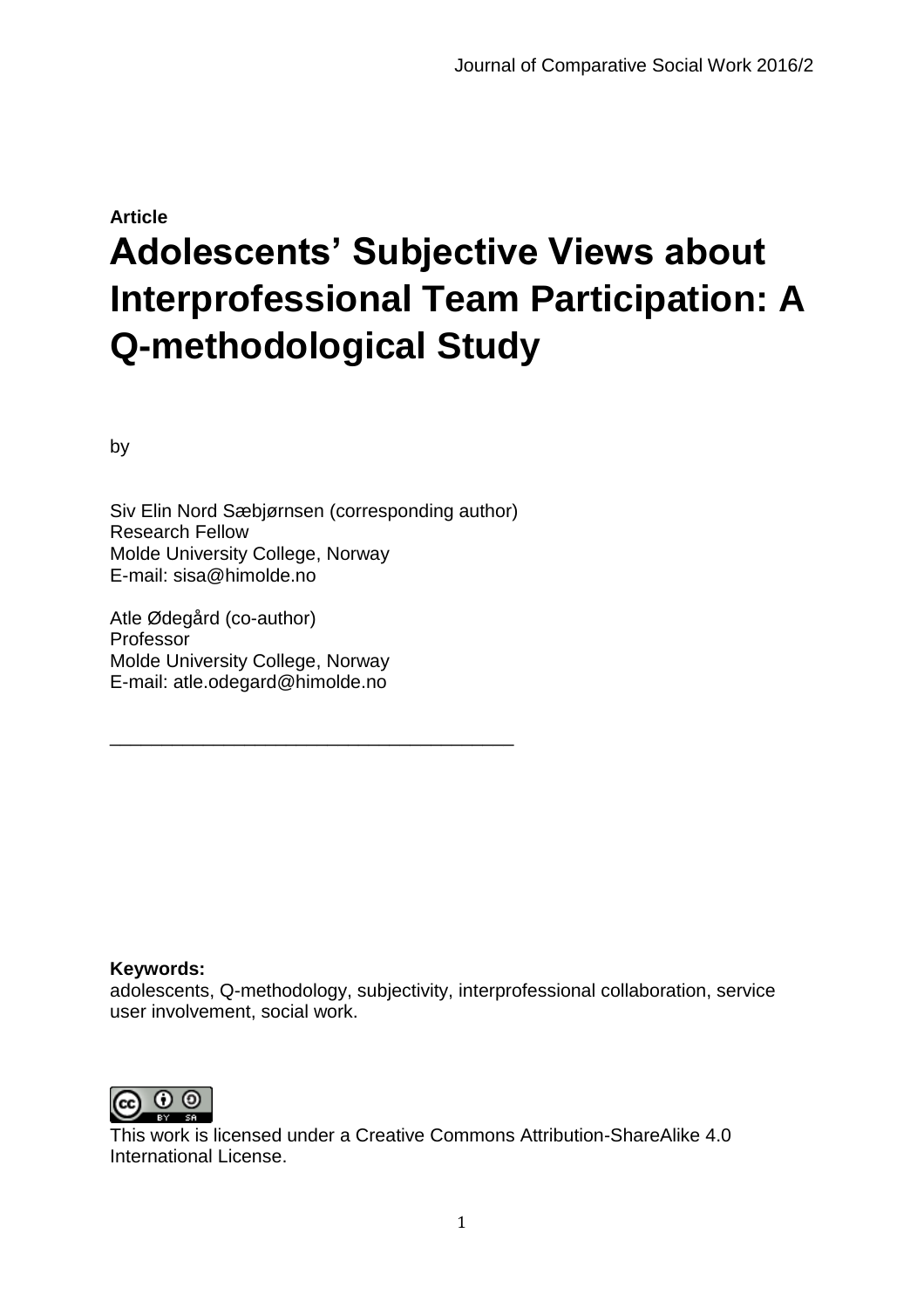# **Abstract**

**Background:** One common arrangement in the Norwegian child welfare system is the interprofessional collaborating team, not unlike the English core group. This team is often referred to as the 'responsible team' (RT) and is arranged when a child has needs that call for several services. Few studies about interprofessional collaboration focus on views of service users and, in particular, those of child and adolescent service users.

**Aims and objectives:** The present study aims to explore adolescents' subjective views about their participation in RTs. This study contributes further knowledge about the field of interprofessional collaboration, especially regarding the participation of adolescents.

**Design:** Non-experimental, exploratory research design.

**Methods:** Q-methodology was used to explore 26 adolescents' subjective views about their collaboration within the responsible teams that were formed to support their welfare. Q-methodology is known as being particularly suitable for revealing vulnerable people's nuanced subjective views and perspectives. The adolescents in this study were asked to rank order a set of 42 statements (Q-set). PQMethod was used to analyse the data.

**Results:** Four factors emerged and revealed patterns of shared views among the adolescents. Factor 1: *Optimistic and engaged despite bad experiences*, Factor 2: *Strive to not be defeated by their helpers*, Factor 3: *Battle weary and resigned,* and Factor 4: *Content, positive and full of trust*.

**Implications:** The present study may be relevant to researchers, health and social policy makers, in addition to professionals working in services that aim to improve children's situations through interprofessional collaboration.

# **Keywords**

adolescents, Q-methodology, subjectivity, interprofessional collaboration, service user involvement, social work.

# **Acknowledgements**

The authors wish to thank Ingunn T. Ellingsen, University of Stavanger, for the useful discussions and advice.

2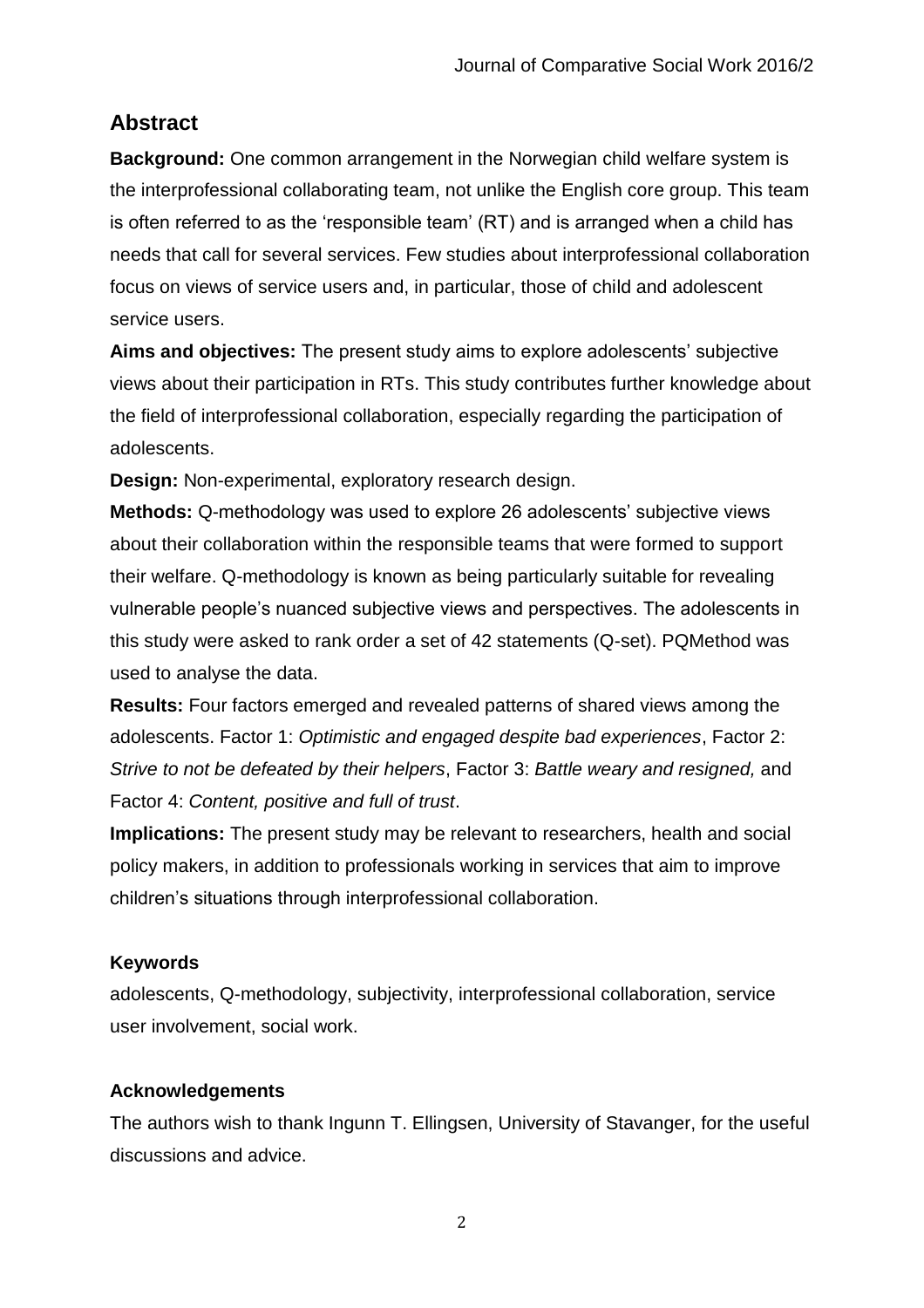# **Introduction**

## *Collaborative practice*

As in many other countries in the Western world, interprofessional collaboration (IPC) is both a health and social policy target, and a working tool in health and social services in Norway (Willumsen *et al*., 2014). According to the World Health Organization (2010), collaborative practice happens when several health workers from different professions work together with patients, families and caregivers, as well as communities, to provide the highest quality of care. Aiming at enhanced effectiveness and improved accuracy in the provision of targeted services in accordance with the service users' needs, several models of collaboration teams have evolved in different countries (Reeves *et al*., 2010).

The Norwegian 'Responsible Team' (RT) is one example of a collaborative practice arrangement. RT is a collaboration team model that has been commonly used in Norway for approximately 30 years (Norwegian Ministry of Children and Equality, 2009). RTs are frequently used by the Norwegian Child Welfare Service (NCWS) (Ødegård *et al*., 2014), which is required to collaborate with other agencies in order to meet children's complex needs (Norwegian Child Welfare Act of 1992, §3-2 and 2a). The child, the parents and other persons of significance are most often included as members of an RT, and they meet together for case conferences (Skivenes & Willumsen, 2005).

In recent times, there has been a shift in the practices of child welfare from a perspective of professionals working *for* a child, to professionals *collaborating with* a child (Ellingsen *et al.,* 2014). According to the 1989 UN Convention on the Rights of the Child §12 and the Norwegian Child Welfare Act §6-3, children have the right to express their views in cases concerning themselves. Despite the increasing amount of IPC research (Ødegård et al., 2014), research focusing on children's and, especially, adolescents' perspectives on this approach, is still lacking (Cooper *et al*., 2016). One reason for this is that the use of interchangeable terms in the field of IPC research makes it difficult to search for relevant previous research (Brown & White, 2006; Ødegård, 2006; Reeves et al., 2010).

This study contributes knowledge about adolescent service users' subjective views to both the research and practice fields. The study uses several contested concepts that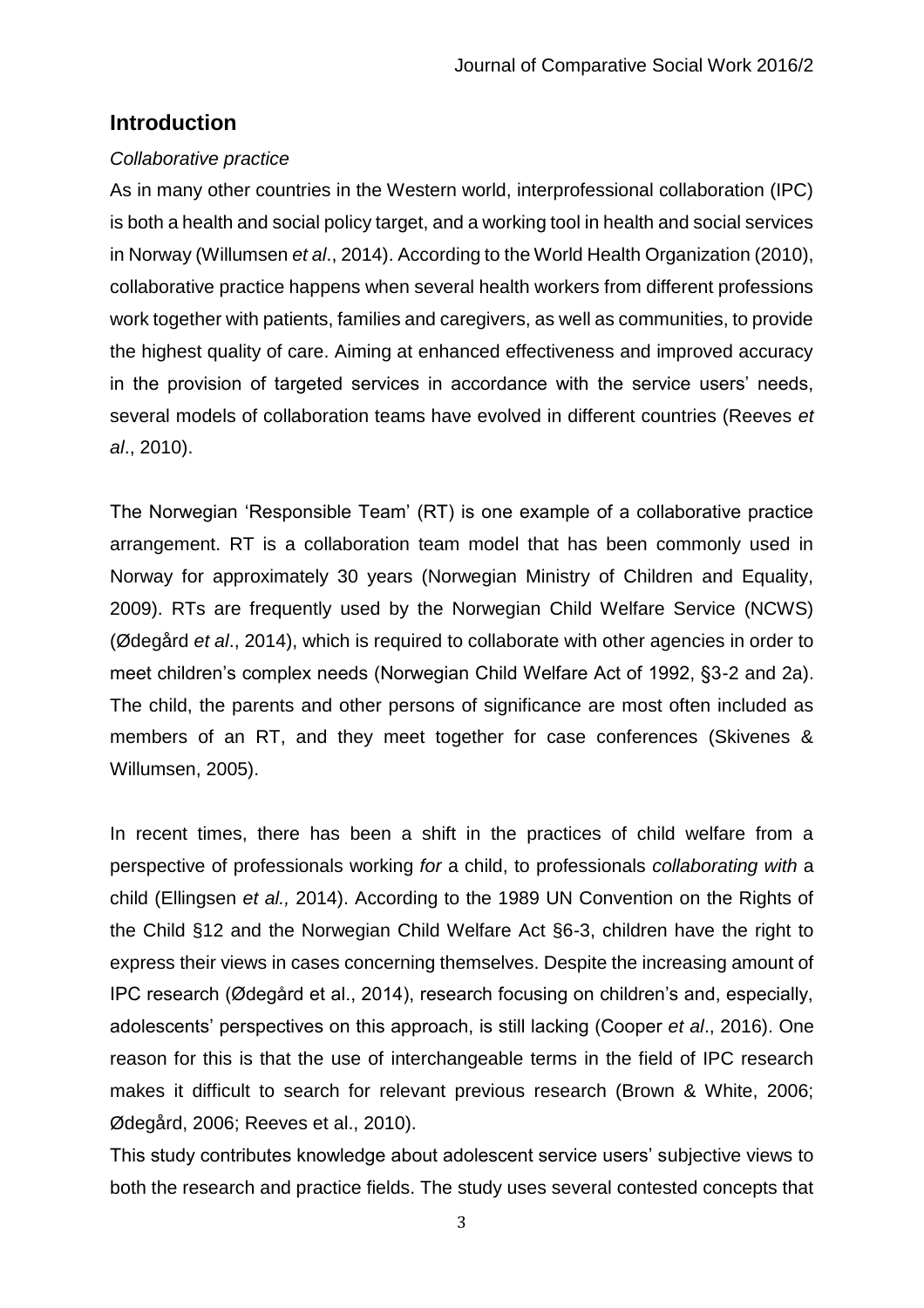exist in this research field, such as collaboration and culture. However, the application of the Q-methodology implies that the adolescent participants did not have to relate to these concepts, but rather to specific statements produced by other adolescents.

#### *Adolescents' participation in interprofessional teams*

Literature searches were conducted in MEDLINE, Academic Search Premier and SocINDEX with Full Text, targeting adolescents' perception of IPC and service user involvement, but produced few hits. Several strategies were applied, based on combining the following terms: (a) *interprofessional collaboration*, (b) *adolescent*, (c) *child welfare/child protection*, (d) *child mental health/psychiatry,* and (e) *service user involvement/participation*. Each of these terms was expanded by applying truncations and synonyms, with the aim being to retrieve as many relevant studies as possible. This resulted in only four references, of which none appeared to be relevant. Hand searches in relevant reference lists were also conducted, but the total number of relevant studies still seems very low. Although there is a possibility that flaws and limitations in the search strategy may have impaired the findings, more systematic research is needed in this field. A broader literature search strategy might have resulted in references to other studies that have dealt with service users' views in interprofessional work, from other disciplines and contexts, though not social work specifically (cf. Cooper & Spencer-Dawe, 2006; Shaw, 2008; Sitzia, Cotterell, & Richardson, 2006).

Oliver *et al*. (2010), O'Reilly *et al*. (2013), Bolin (2014; 2015) and Cooper *et al*. (2016) also emphasize the lack of studies, including opinions from children and adolescent service users, about IPC. Previous research in related fields does exist, such as studies focusing on perspectives of professionals (e.g. Gartska *et al*., 2014; Hesjedal *et al*., 2013; Ødegård & Strype, 2009), parents (e.g. Skivenes & Willumsen, 2005; Widmark *et al*., 2013), and parents and children (O'Reilly et al., 2013). Harris and Allen (2011) explored young people's experiences with public service multiagency working, but the young people had not been included as part of a team. Only two studies that focused on adolescents' perceptions about participation in IPC were identified.

The two studies identified were by Bolin (2014 and 2015), who based her studies on children's agency in IPC. According to Bolin (2014), children respond to IPC meetings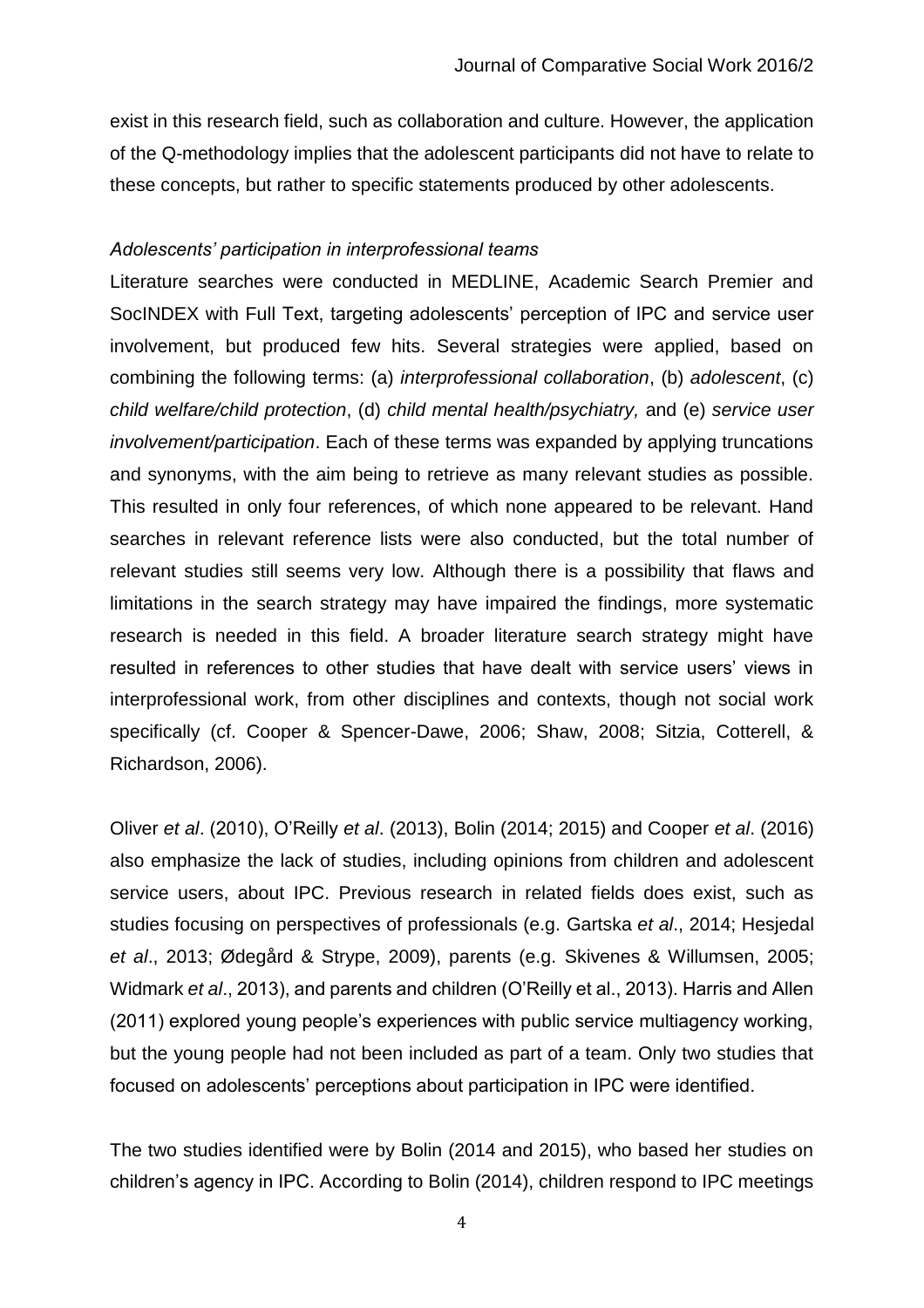in child welfare work by pretending to be disengaged, and appearing to be present in body only. By adopting these mannerisms, they hide the fact that they notice the information exchanges, views, inequalities in power and their subordinated positions and restricted opportunities for input in these meetings (Bolin, 2014). According to Bolin, children use different strategies in order to impact decision making; hence, they are not actually powerless agents, but instead express agency.

A number of types of factors contribute to how well (or not) RTs are able to elicit collaboration and participation with the adolescents they seek to serve. We have found that the theoretical framework presented by Reeves *et al*. (2010) involves a range of factors, several of them having a high relevance for the present study. These factors are linked to four domains: *relational, processual*, *organizational* and *contextual*.

For example, relational factors include *professional power, hierarchy, trust and respect,* and *individual willingness.* Reeves *et al*. (2010) describe professional power as an important factor in interprofessional teams. Different forms of power exist within the team, and power among the members of a team will always be unequal. The hierarchy factor, which refers to the organization of the team, is closely related to the power factor. In his study conceptualizing relative distancing in interprofessional education, Green (2013) described hierarchical distancing as the way students ascribed authority and status to their own and other professions. Drawing on Green's (2013) concept, hierarchical distance may, for example, result in an adolescent being ascribed a very low status in the RT, which may then complicate integration of the adolescent in the RT. However, in hierarchical teams, seniors may disempower juniors, but the opposite may also happen.

Achievement of high levels of trust and respect is often based on team stability and close collaboration over a long time. A team member's achievement of other team members' trust is often based on that he has proven his abilities. A lack of respect is described as a key to conflict. When there is a lack of trust and respect among team members, there can be several causes: lack of understanding of each other, lack of commitment on some members' parts, and members holding differing team goals. Team members' willingness to collaborate is a crucial factor in whether or not the

5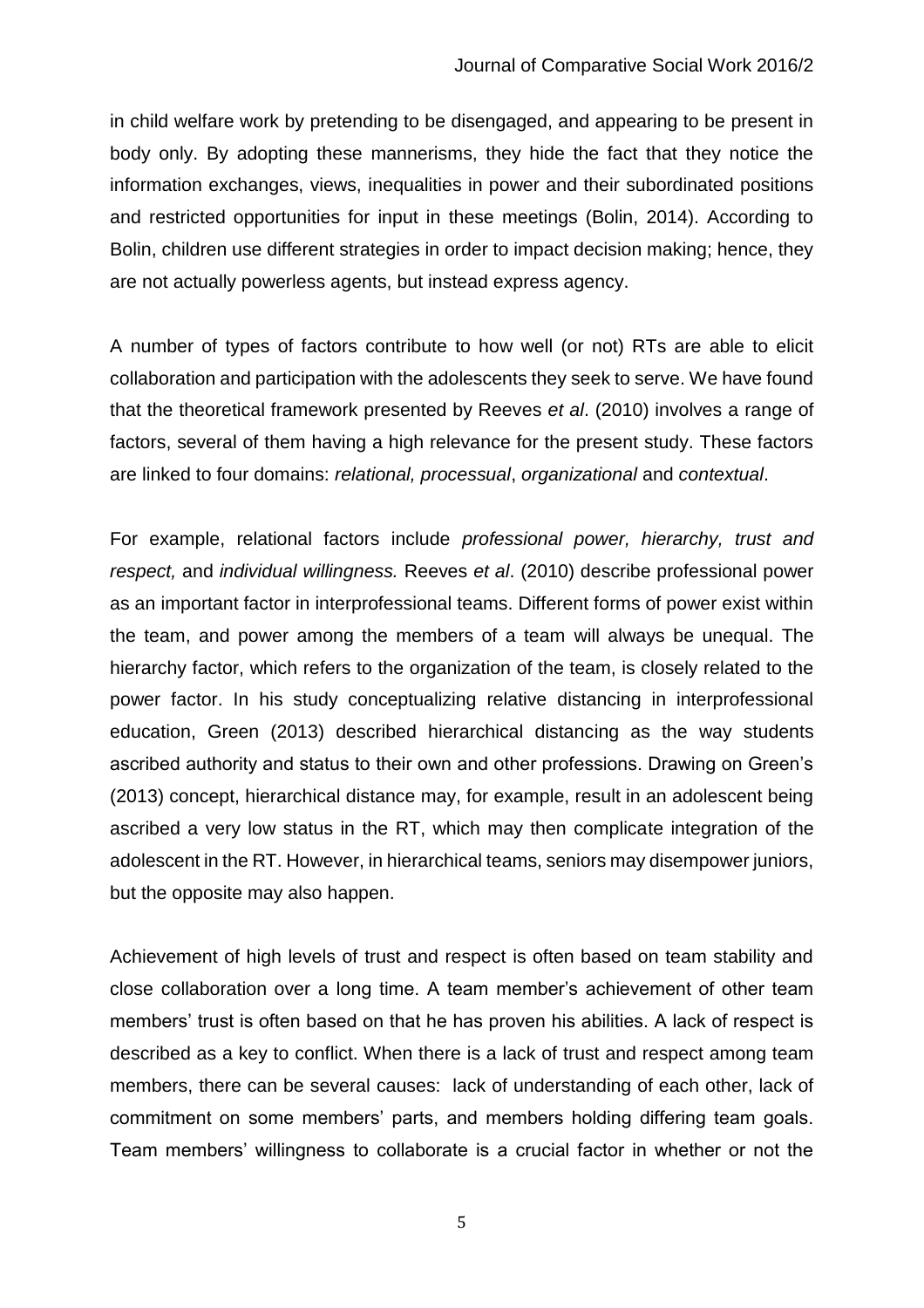collaboration will take place. Ostensible collaboration may occur, but is up to the individual team member whether to engage or not (Reeves *et al*., 2010).

Examples of contextual factors are *culture* and *political will.* For example, the culture factor is concerned with behaviours, beliefs and values. Interprofessional teams create a local culture that affects how the team members interact, which may be of significance as to whose input is listened to. As pointed out by Green (2014), many countries express a *political will* to IPC, but supporting policy documents are often problematic. Documents may lack guidance about the development of teamwork activities, while additional underlying factors such as power and status imbalances seem envisaged (Reeves *et al*., 2010).

# **Aims**

The present study is part of a larger research project, and builds upon elements of two previous studies (Sæbjørnsen & Willumsen, 2015; Sæbjørnsen *et al*., 2016). The primary aim was to explore adolescents' subjective views about RTs, whereas a secondary aim was to discuss implications of the results on interprofessional teams' arrangements.

# **Method**

## *Participants*

Twenty-six adolescents (11 male and 15 female) aged 13 to 18, who had service user experiences from RTs, participated in this study. All had complex health and social service needs, including needs for mental health services. NCWS had been involved with all of the adolescents for several years. Twenty of them had been placed in outof-home care by the NCWS more than once. Of these, seven had been placed in care four times or more, and one had been placed 12 times.

The adolescents were recruited through the regional and municipal child welfare services, The Change Factory (Forandringsfabrikken in Norwegian), and also a private youth care foundation, provided out-of-home care. Of the invited adolescents, only one did not agree to participate in the study. All the adolescents lived in the western and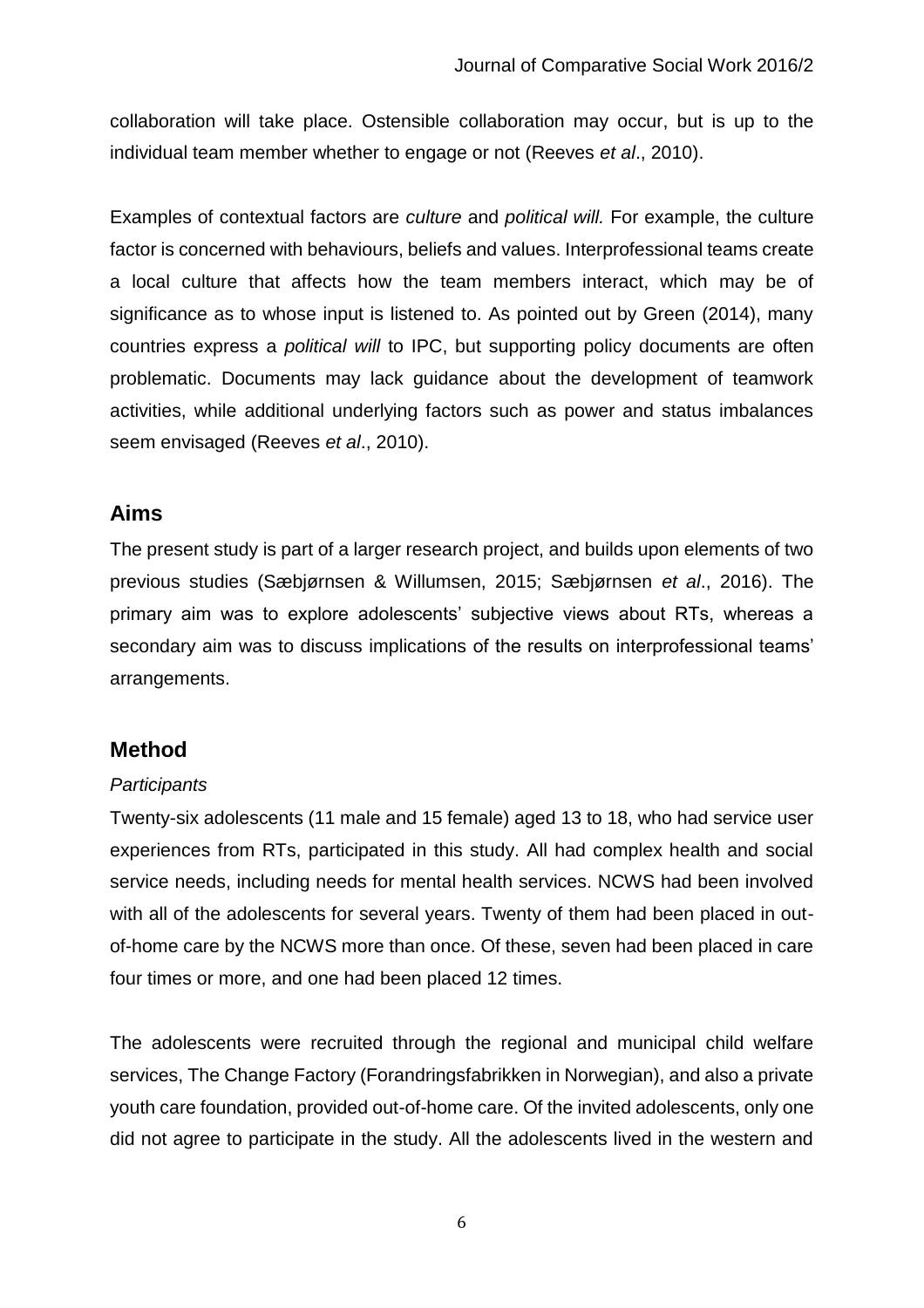southern parts of Norway. Four of them lived with their birth parents, six in foster homes and 15 in children's homes and 'independent living'.

# *Q-methodology*

This study employed Q, a methodology which was developed for a scientific investigation of subjectivity, such as views, feelings and beliefs regarding a topic being investigated (Brown, 1980, 1991/1992). Q provides an innovative approach to qualitative analysis by the way qualitative data are quantified (Shemmings, 2006). The fact that Q allows participants to express their views without verbal elaboration makes it a method that is sufficient for obtaining perspectives of children or others who may find verbal elaboration cognitively or emotionally challenging (Ellingsen *et al*., 2011).

This Q study comprised the following five steps commonly used in Q studies (Brown, 1991/1992; van Exel & de Graaf, 2005):

- Identification of the *concourse*, which constituted the point of departure for the development of the research tool. Brown (1991/1992) described the concourse as 'the universe of communicability surrounding any topic'. Interviews were used to approach identification of the concourse for this Q study.
- Development of the set of statements, called the Q-set or Q-sample. The statements were selected from interview texts and theory.
- Selection of P-set (the group of participants).
- Administration of the Q-sorts. The participants were asked to rank order the statements in a predefined grid, in accordance with the degree to which they agreed with the statements.
- Analysis and interpretation of the data obtained from Q-sorts and participants' comments during the sorting procedures.

The emerging factors revealed through a by-person factor analysis will disclose patterns of the participants' shared viewpoints. Different from data reduction models, in which the *items* are factor analysed, it is the person who is subjected to factor analysis in Q. Hence, Q is often referred to as a 'by-*person* factor analysis' and not a 'by-*variable* factor analysis' (Stephenson, 1936; Watts & Stenner, 2012). Each factor represents one main perspective among the participants, e.g. a comparison between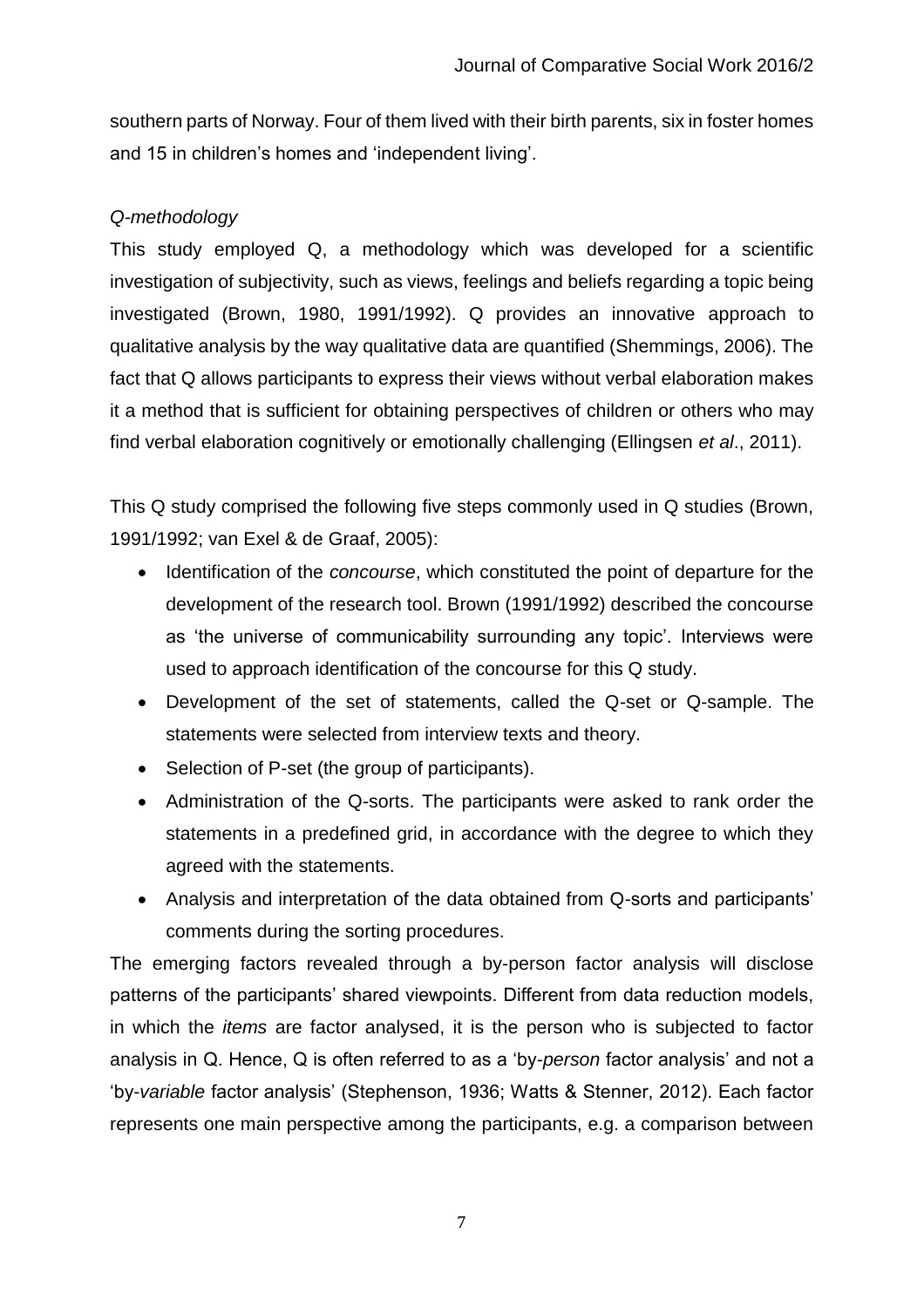the different perspectives. The Q study process is described in further detail in the following sections.

#### *Materials and procedure*

In order to identify the concourse for this study, in-depth, semi-structured interviews with five adolescents experienced with RTs were conducted. From the transcribed interview texts, a total of 258 statements were identified as belonging to the concourse about adolescent service users' perceptions of RTs.

The selection of statements for development of the Q-sample involved the application of a categorization tool called a *Concourse Box* (Sæbjørnsen *et al*., 2016). The purpose was to reduce the number of statements to a manageable number for Q-sort, and to still ensure the inclusion of important aspects. As a result of this process, the number of statements gathered from interview texts was carefully reduced to 37. In addition, five statements were theoretically constructed and added, as some theoretical aspects seemed underrepresented among the statements from the interviews. The reason for adding statements based on theoretical aspects is that they can help point to matters of complexity missing from naturally voiced statements and thus, better enable the adolescent participants to provide their views (Sæbjørnsen *et al.*, 2016).

The Q-sample and Q-sort grid (Fig. 1) were tested by young adults who had previously been in situations similar to those of the participants in this study. Based on feedback from the test participants, a few statements were amended and the number of statements (42) was considered manageable for adolescent service users' Q-sorts. The Q-sample was presented to the participants on 42 statement cards, with one statement printed on each card. The participants were then asked to sort the statement cards into the Q-sort grid (Fig. 1) in accordance with the instruction: 'according to which degree you, in your situation, agree with the statement'. In order to simplify the sorting procedure, the participants first read through the statements and conducted a preliminary sort into three piles (*agree*, *disagree* and *neutral/uncertain*).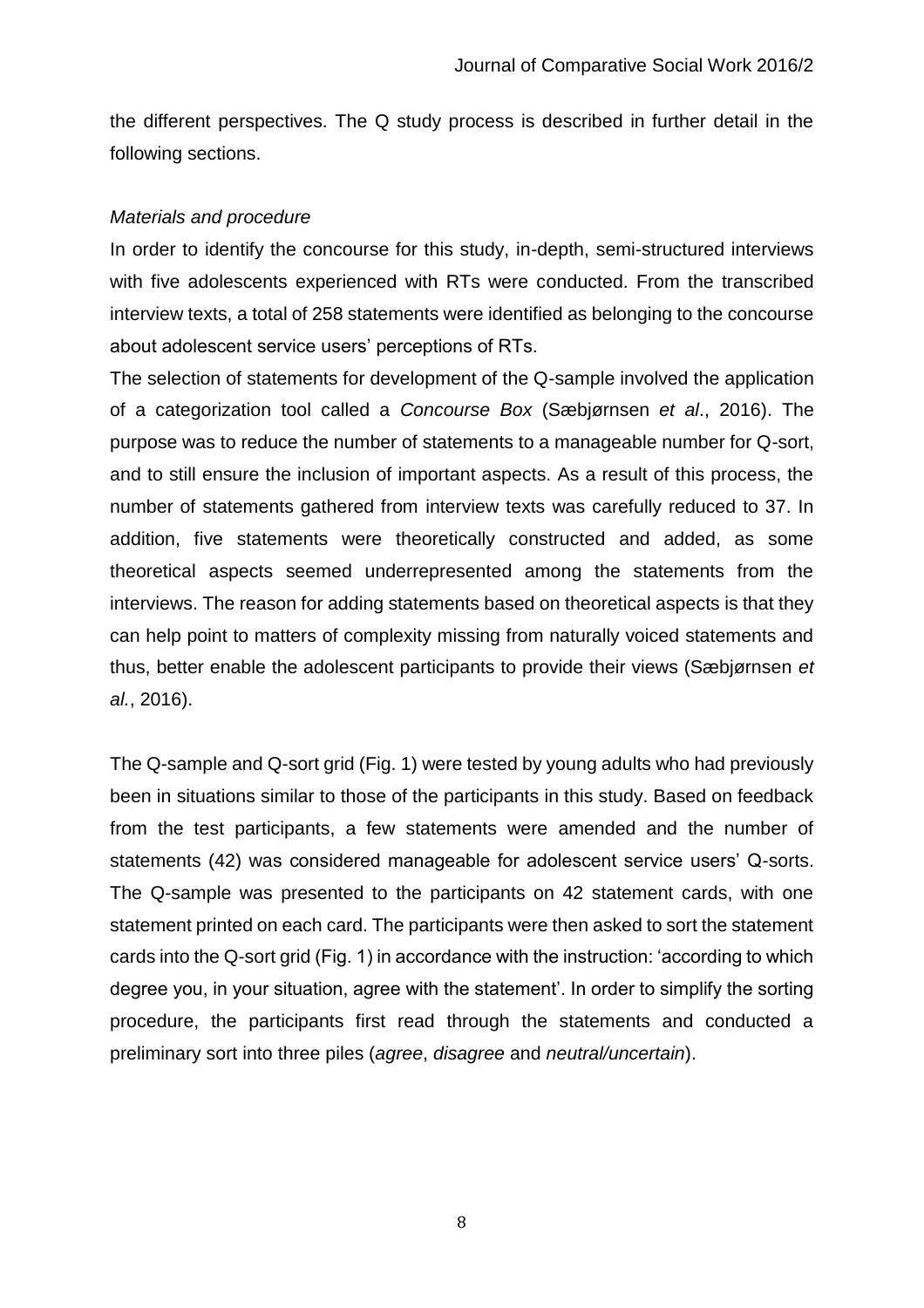#### **Figure 1:**



*The Q-sort grid used for this study*

The participants sorted the cards without interference from the researcher or others. All the Q-sort situations were audio recorded in order to capture any additional information from the adolescents, such as: 'I agree with this statement now, but would not have agreed with it earlier.'

#### *Analysis*

The 26 Q-sorts were entered into the computer programme PQMethod (Schmolck, 2002) for data analysis. The participants' Q-sorts were then subjected to factor analysis using a principal component analysis with a Varimax rotation (Shemmings, 2006; Stainton Rogers, 1995). The rotation of factors is used according to the criterion of simple structure, meaning that the factors are distinct from each other and the factor structure can then be meaningfully interpreted by the researcher (Munro, 1997). The emerging factors revealed how the viewpoints that participants shared were clustered together, and which statements were typically rated positively or negatively by participants on the same factor.

Factor interpretation in Q studies is based on the understandings that the factors represent (McKeown & Thomas, 1988). Through interpretation, the researcher searches for the best plausible explanations (Stephenson, 1961; Wolf, 2004). The interpretation of each factor in this study was based on the overall configuration of the participants' statements, statements that were ranked higher and lower than in the other factors, and statements that were ranked -5 and +5 (Watts & Stenner, 2012).

9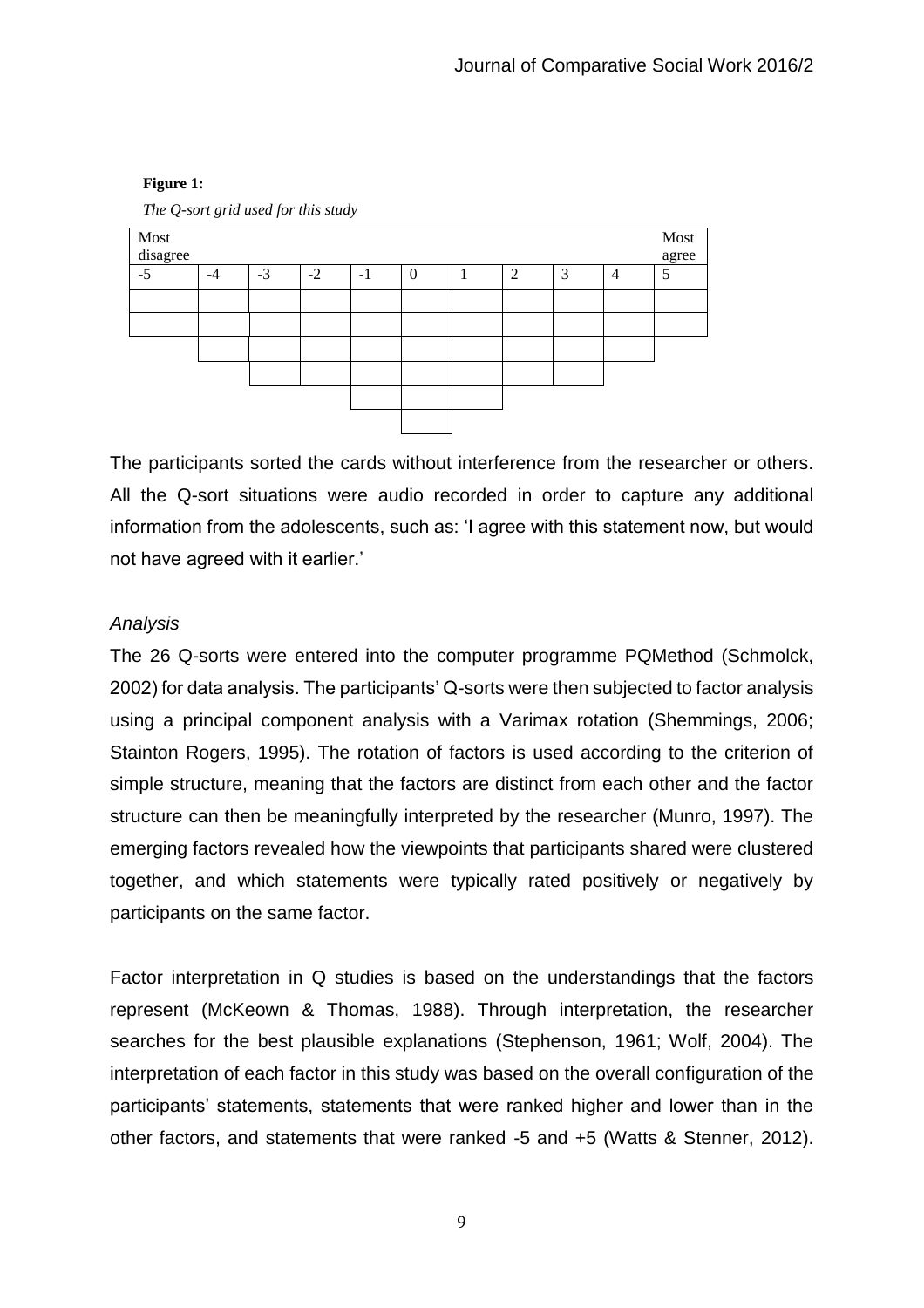Factor designation is based on the factor interpretation. For further and well-described information about factor analysis in Q-methodology, see Watts and Stenner (2012).

## *Ethical considerations*

Approvals were obtained from the Norwegian Centre for Research Data (NSD; Project Number 30256). Initially, the participants were informed both verbally and in writing about the research project. The participants and the parents of those under the age of 16 gave their written consent. They were informed that all information from the adolescents, such as how they sorted the cards and their verbal comments, would be treated anonymously. In conformance with the NSD's procedures, the audio recordings would be deleted.

# **Findings and preliminary discussions**

A principal component analysis with a Varimax rotation resulted in four factors (Table 2). The correlation between the factors was low (Table 1), indicating the presence of differing perspectives:

|                | F1     | F٦        | F3     | F <sub>4</sub> |
|----------------|--------|-----------|--------|----------------|
| F1             | 1.0000 |           |        |                |
| F2             | 0.1977 | 0000.1    |        |                |
| F <sub>3</sub> | 0.1606 | 0.2279    | 1.0000 |                |
| F <sub>4</sub> | 0.4618 | $-0.1014$ | 0.1778 | 0000.1         |

**Table 1:Four factor correlation matrix**

The factor loadings indicate the degree to which each Q-sort correlates with each of the four factors, as shown in Table 2. An X marks a Q-sort loading significantly on one factor. The closer a Q-sort is to 1, the more equal it is to the factor: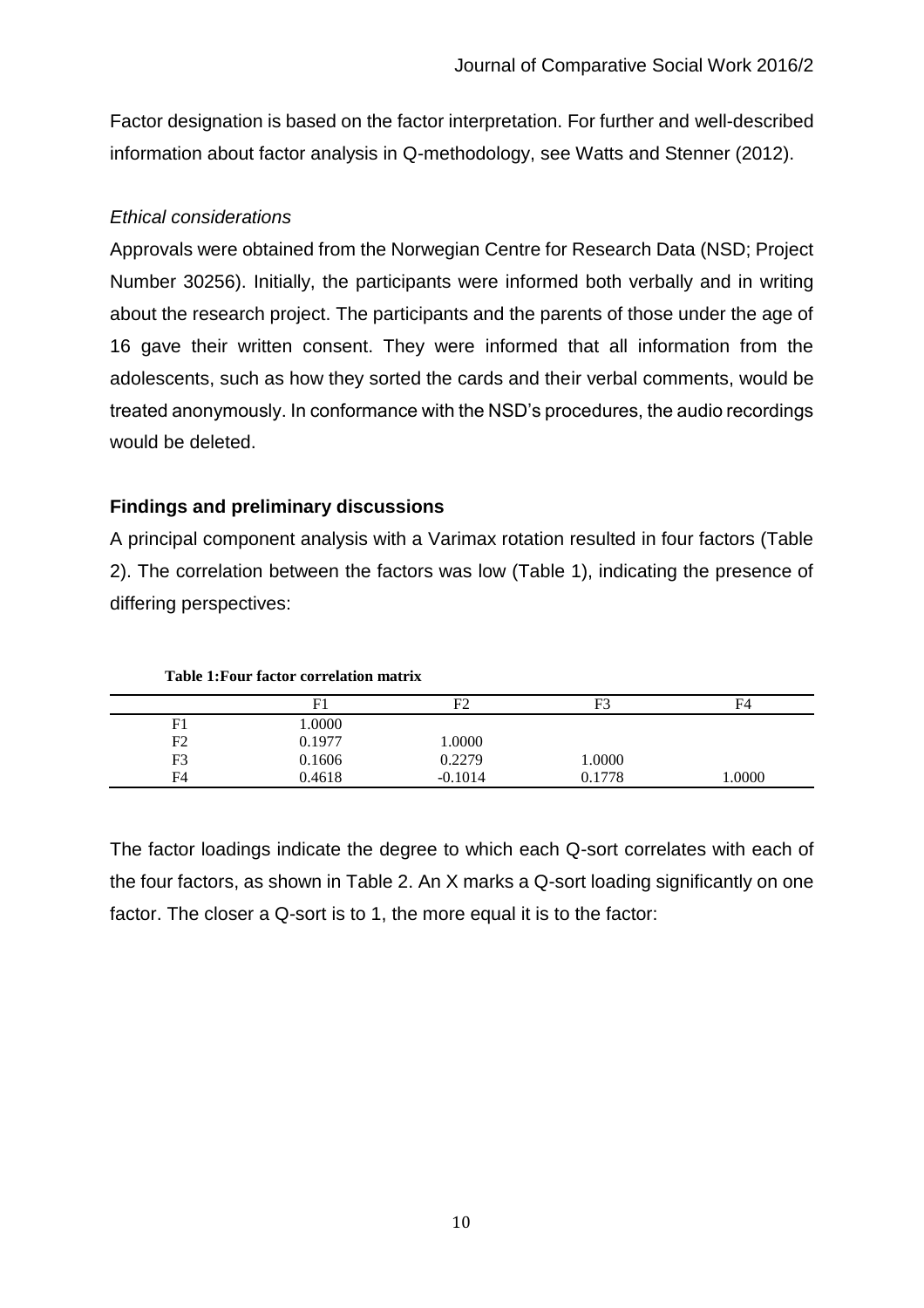| Q-sort          | $\overline{F1}$                    |             |                          | F2     |                           |                          | F <sub>3</sub> |             |                              | $\overline{F4}$ |                           |
|-----------------|------------------------------------|-------------|--------------------------|--------|---------------------------|--------------------------|----------------|-------------|------------------------------|-----------------|---------------------------|
| 1               | 0.1883                             |             | $\Box$                   | 0.2153 |                           |                          | 0.4451         |             |                              | 0.5390          | $\mathbf X$               |
| $\sqrt{2}$      | 0.5438                             | $\mathbf X$ |                          | 0.2773 |                           |                          | 0.4218         |             |                              | 0.0283          |                           |
| $\mathfrak{Z}$  | 0.0887                             |             |                          | 0.5820 | $\mathbf X$               |                          | 0.1845         |             |                              | 0.0828          |                           |
| $\overline{4}$  | 0.1964                             |             |                          | 0.0630 |                           |                          | 0.6686         | $\mathbf X$ |                              | 0.0605          |                           |
| 5               | 0.5444                             | $\mathbf X$ |                          | 0.1600 |                           |                          | 0.1114         |             |                              | 0.3170          |                           |
| 6               | 0.1377                             |             |                          | 0.4880 | $\boldsymbol{\mathrm{X}}$ | $\overline{\phantom{a}}$ | 0.1262         |             |                              | 0.0463          |                           |
| $\tau$          | 0.2679                             |             |                          | 0.6708 | $\boldsymbol{\mathrm{X}}$ |                          | 0.1935         |             | $\overline{\phantom{a}}$     | 0.2668          |                           |
| $\,$ 8 $\,$     | 0.1051<br>$\overline{\phantom{a}}$ |             |                          | 0.2148 |                           |                          | 0.6101         | X           | $\overline{\phantom{a}}$     | 0.3648          |                           |
| 9               | 0.0011                             |             |                          | 0.6204 | $\boldsymbol{\mathrm{X}}$ | $\overline{a}$           | 0.3206         |             |                              | 0.3545          |                           |
| 10              | 0.4866                             |             |                          | 0.5958 | $\mathbf X$               |                          | 0.1833         |             |                              | 0.1789          |                           |
| 11              | 0.5550                             | X           |                          | 0.2120 |                           |                          | 0.1885         |             |                              | 0.3952          |                           |
| 12              | 0.0472<br>$\sim$                   |             |                          | 0.2487 |                           |                          | 0.7803         | X           |                              | 0.2529          |                           |
| 13              | 0.4686                             | X           |                          | 0.1864 |                           |                          | 0.1031         |             |                              | 0.2066          |                           |
| 14              | 0.4457                             | $\mathbf X$ |                          | 0.1685 |                           |                          | 0.1547         |             |                              | 0.0986          |                           |
| 15              | 0.2816                             |             | $\overline{\phantom{a}}$ | 0.0489 |                           | $\blacksquare$           | 0.1741         |             |                              | 0.5404          | X                         |
| 16              | 0.4942                             | X           | $\overline{\phantom{a}}$ | 0.4492 |                           |                          | 0.1091         |             |                              | 0.1664          |                           |
| 17              | 0.0790                             |             | $\overline{\phantom{a}}$ | 0.1772 |                           |                          | 0.3740         |             |                              | 0.4818          | $\mathbf X$               |
| 18              | 0.3981                             |             | $\overline{\phantom{m}}$ | 0.3359 |                           |                          | 0.1410         |             |                              | 0.6390          | $\mathbf X$               |
| 19              | 0.6037                             | X           |                          | 0.1851 |                           | $\overline{\phantom{a}}$ | 0.2267         |             |                              | 0.0136          |                           |
| 20              | 0.5814                             | $\mathbf X$ |                          | 0.0348 |                           |                          | 0.0103         |             |                              | 0.0729          |                           |
| 21              | 0.1995                             |             |                          | 0.1864 |                           |                          | 0.1824         |             |                              | 0.7750          | $\boldsymbol{\mathrm{X}}$ |
| 22              | 0.0993                             |             |                          | 0.4320 | $\boldsymbol{\mathrm{X}}$ |                          | 0.1165         |             |                              | 0.0952          |                           |
| 23              | 0.4470                             |             |                          | 0.0651 |                           |                          | 0.1063         |             |                              | 0.6656          | $\mathbf X$               |
| 24              | 0.2049<br>$\overline{\phantom{a}}$ |             |                          | 0.3785 |                           |                          | 0.1034         |             |                              | 0.7880          | $\mathbf X$               |
| 25              | 0.0170<br>$\overline{\phantom{a}}$ |             |                          | 0.7347 | X                         | $\overline{a}$           | 0.1711         |             | $\blacksquare$               | 0.0671          |                           |
| 26              | 0.1442                             |             |                          | 0.7040 | $\mathbf X$               |                          | 0.2739         |             | $\qquad \qquad \blacksquare$ | 0.3065          |                           |
| Expl.variance % | 12                                 |             |                          | 15     |                           |                          | 10             |             |                              | 15              |                           |

**Table 2:Factor matrix with an X indicating a defining sort**

Eight of the 26 participants define Factor 1, as they loaded significantly on this factor. Eight define Factor 2, three define Factor 3 and seven define Factor 4.

A common approach in Q is a visual inspection of the factors. The resulting factor scores (*z* scores) were converted back to the original values of the scale used in the factor matrix. Table 3 shows how each of the statements was typically sorted by each of the four factors: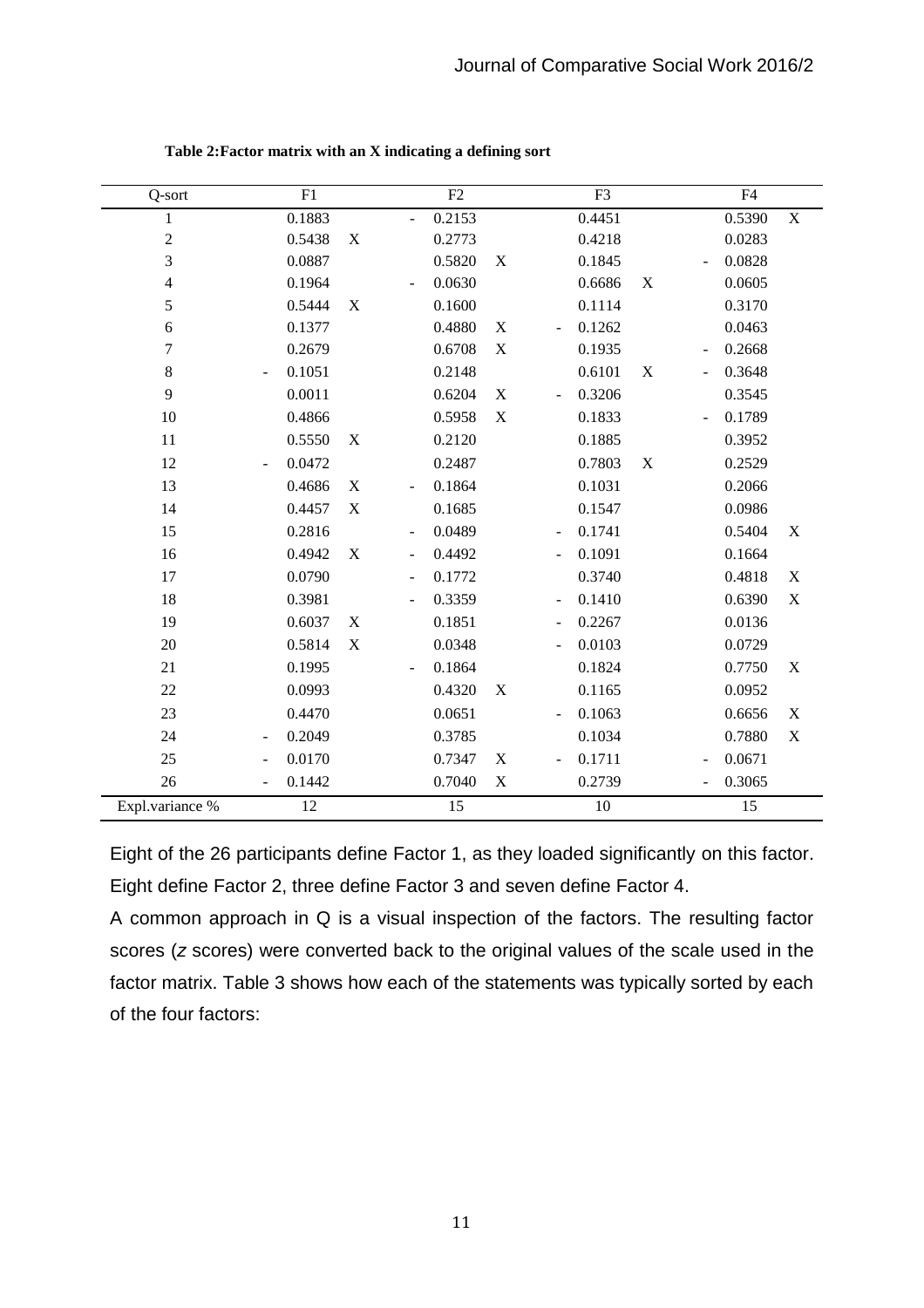| Table 3: Factor scores for each of the 42 statements |  |  |  |  |  |
|------------------------------------------------------|--|--|--|--|--|
|------------------------------------------------------|--|--|--|--|--|

| No.            | Q-sort statements                                                                                                           | Factor arrays                 |                    |                             |                        |  |
|----------------|-----------------------------------------------------------------------------------------------------------------------------|-------------------------------|--------------------|-----------------------------|------------------------|--|
|                |                                                                                                                             | $\overline{c}$<br>1<br>3<br>4 |                    |                             |                        |  |
| $\,1\,$        | My participation, with my opinions, is more important than the                                                              | $\overline{4}$                | 5                  | $\mathbf{0}$                | $\overline{0}$         |  |
|                | others' participation, with their opinions.                                                                                 |                               |                    |                             |                        |  |
| $\mathbf{2}$   | I may participate in the decisions about who may be<br>involved in the RT.                                                  | $-3$                          | $-3$               | - 4                         | $\boldsymbol{0}$       |  |
| 3              | I would prefer the conferences to be held somewhere else.                                                                   | - 4                           | $\boldsymbol{0}$   | $-2$                        | - 4                    |  |
| $\overline{4}$ | I know that I may participate a lot in the decision making if I                                                             | $-1$                          | $-1$               | $\boldsymbol{0}$            | $\overline{4}$         |  |
|                | want to.                                                                                                                    |                               |                    |                             |                        |  |
| 5              | I feel sure that all the persons involved in the RT intend to<br>work for my best possible outcome.                         | 3                             | $-3$               | $\boldsymbol{0}$            | $\mathfrak{2}$         |  |
| 6              | It frequently happens that decisions to which I disagree are<br>taken in the RT conferences.                                | $\overline{0}$                | 3                  | $\overline{4}$              | $\frac{-3}{2}$         |  |
| $\tau$         | Nothing actually comes out of the RT conferences for me.                                                                    | $-4$                          | 3                  | <u>- 1</u>                  |                        |  |
| $\,8\,$        | Once you get involved with the NCWS, you are stuck with                                                                     | $-3$                          | $\overline{4}$     | $\overline{4}$              | $\frac{-5}{-3}$        |  |
| 9              | them forever.<br>Without these RT conferences, I would have been worse off                                                  | $\boldsymbol{0}$              | $\frac{-3}{2}$     | $\mathbf{1}$                | $\overline{4}$         |  |
|                | than I am today.                                                                                                            |                               |                    |                             |                        |  |
| 10             | I know several other kids and young people who, -                                                                           | $\mathfrak{Z}$                | $-1$               | $\overline{2}$              | - 4                    |  |
|                | like me, have RT conferences.                                                                                               |                               |                    |                             |                        |  |
|                | 11* I think my experiences are very important for those who<br>develop services for kids and adolescents.                   | $\sqrt{2}$                    | 3                  | $\mathbf{1}$                | $\boldsymbol{0}$       |  |
| 12             | I like to attend the RT conferences.                                                                                        | $\mathbf{1}$                  | $-5$               | $\mathbf{1}$                | $-2$                   |  |
| 13             | I think my parents would like to join the RT conferences.                                                                   |                               |                    | $-3$                        | $-2$                   |  |
| 14             | I think we have the RT conferences too often.                                                                               | $rac{5}{1}$<br>$rac{-5}{1}$   | $\frac{1}{2}$<br>2 | $-2$                        | $-3$                   |  |
| 15             | It is difficult to speak in the RT conferences because so many                                                              |                               |                    | $-2$                        | $-3$                   |  |
|                | people are present.<br>I have one or more professionals 'on my side' who                                                    | $\overline{4}$                | $-2$               | $\sqrt{5}$                  | 5                      |  |
| 16             | see to it that what I want emerges in the RT conferences.                                                                   |                               |                    |                             |                        |  |
| 17             | I think it's good that what we talk about is written down.                                                                  | $\ensuremath{\mathfrak{Z}}$   | $\mathbf{1}$       | $\ensuremath{\mathfrak{Z}}$ |                        |  |
| 18             | I frequently get my way when I say what I mean.                                                                             | $-2$                          | $-4$               | $-4$                        |                        |  |
| 19             | I'm anxious that NCWS will decide things that I don't                                                                       | $-2$                          | $\overline{4}$     | $\overline{5}$              |                        |  |
|                | agree with, for example, that I have to move and stuff.                                                                     |                               |                    |                             |                        |  |
| 20             | RT conferences have been a good way to solve problems.                                                                      | $\boldsymbol{0}$              | $\frac{-3}{2}$     | $\boldsymbol{0}$            |                        |  |
| $21*$          | I long to become 18 years old because then I can make                                                                       | 3                             | $\overline{2}$     | 3                           | $\frac{3}{2}$          |  |
|                | decisions on my own, for example, if I want to live on my own.                                                              |                               |                    |                             |                        |  |
| 22             | I think it is all right if the other pupils know that I have these<br>RT conferences.                                       | $\sqrt{2}$                    | $-1$               | $\mathbf{1}$                | $-2$                   |  |
| 23             | I decide myself whether I want to attend the RT conferences.                                                                | $\mathfrak{Z}$                |                    | 3                           | 1                      |  |
| 24             | I think the chairperson in the RT conferences does a good job.                                                              | $\mathbf{1}$                  | - 1                | $-2$                        | 1                      |  |
|                | 25* I think the timing of the RT conferences is ok.                                                                         | $-1$                          | 1                  | $\boldsymbol{0}$            | 1                      |  |
| 26             | Before the RT conferences, I use to talk to a professional                                                                  |                               |                    |                             |                        |  |
|                | whom I trust about how I am doing, what we are going                                                                        |                               |                    |                             |                        |  |
|                | to talk about in the conference, etc.                                                                                       | $\boldsymbol{0}$<br>$-2$      | $-2$<br>$\theta$   | $\boldsymbol{0}$<br>$-1$    | $\overline{2}$<br>$-5$ |  |
| 27             | It happens that persons who are present at the RT conferences<br>pass on things from the conferences which they should keep |                               |                    |                             |                        |  |
|                | confidential.                                                                                                               |                               |                    |                             |                        |  |
| 28             | I think there is a good atmosphere in the RT conferences.                                                                   | $\frac{1}{2}$                 | $-4$               | $-2$                        | $-2$                   |  |
| 29             | When decisions have been made in the RT conferences,                                                                        |                               | $-5$               | $-1$                        | $\mathbf{0}$           |  |
|                | I always comply with them.                                                                                                  | 2                             |                    |                             | 1                      |  |
| 30             | At school, I get treated the same way as pupils who are not in<br>involved with the NCWS.                                   |                               | $\mathbf{1}$       | $\pm 1$                     |                        |  |
| 31             | I find that the way the RT conferences are chaired                                                                          | $\boldsymbol{0}$              | $\overline{2}$     | $\boldsymbol{2}$            | $\boldsymbol{0}$       |  |
|                | influences a lot of what we achieve.                                                                                        |                               |                    |                             |                        |  |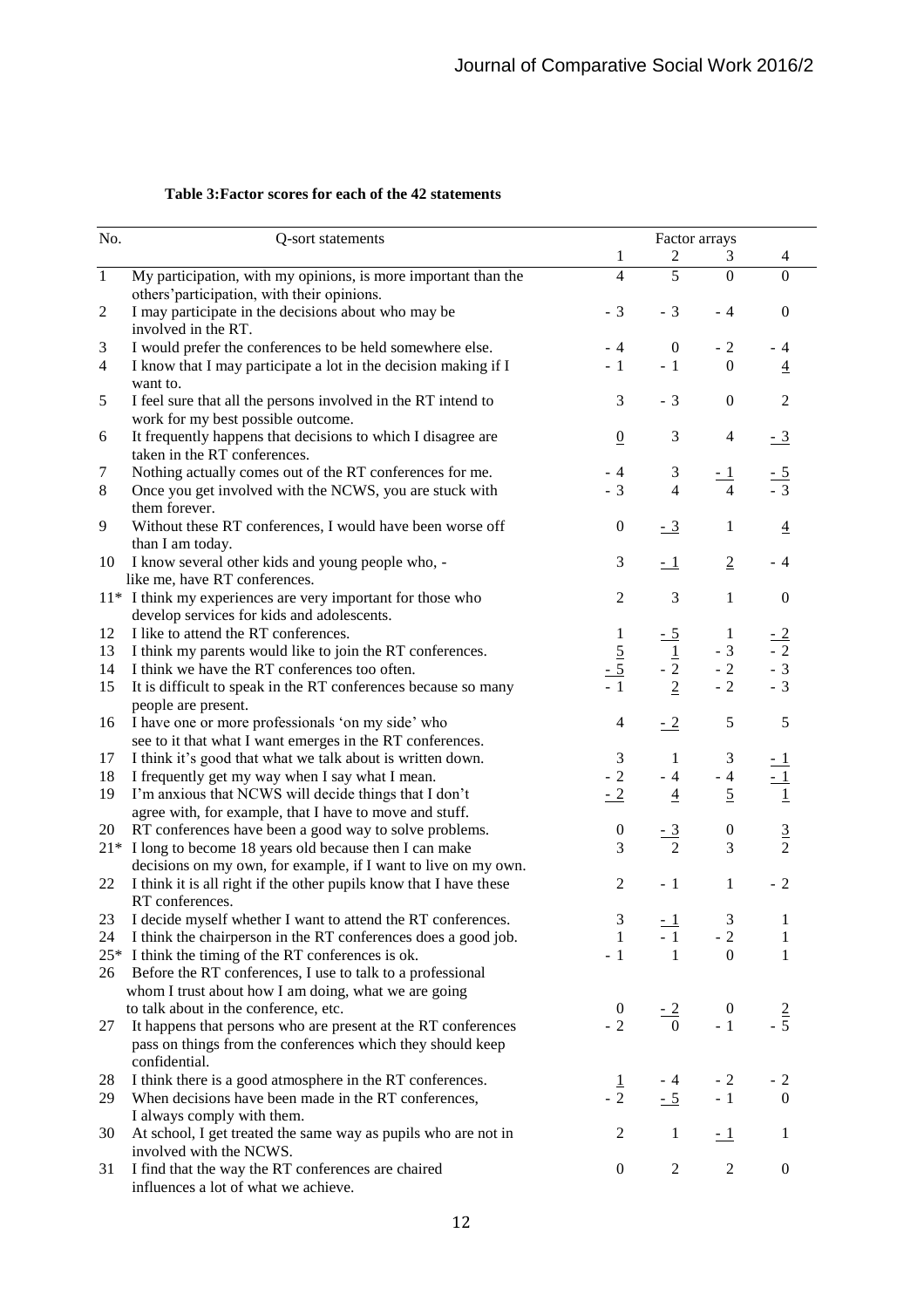| 32 | I think the RT conferences will impact my future choices,<br>like, for example, about getting an education.                | - 5            | $\theta$        | $\overline{2}$ | $\Omega$       |
|----|----------------------------------------------------------------------------------------------------------------------------|----------------|-----------------|----------------|----------------|
| 33 | I think the RT conferences would have been better if I were<br>the chairperson myself.                                     | $-3$           | $\underline{0}$ | $\overline{3}$ | - 4            |
| 34 | I'm aware of why the different individuals are present in<br>the RT conferences.                                           | $\overline{2}$ | $\mathbf{1}$    | 1              | 3              |
| 35 | I think the RT conferences last too long.                                                                                  |                |                 |                |                |
| 36 | I believe that all the persons present in the RT conferences are<br>genuinely interested in my opinion.                    |                | $\frac{4}{4}$   | $-3$<br>$-5$   |                |
| 37 | I believe that all the adults in the RT conferences like<br>each other.                                                    | $\overline{1}$ | $\overline{3}$  | $-4$           | $-1$           |
| 38 | In the RT conferences, we talk about things that I find<br>important for the improvement of my situation.                  | $\overline{4}$ | $\underline{0}$ | $\overline{2}$ | 5              |
| 39 | I have frequently made suggestions in the RT conferences                                                                   | $-1$           | $-2$            | $-3$           | $\overline{3}$ |
| 40 | that have resulted in an improvement of my situation.<br>To achieve good results, I think it is more important that I like | 5              | 5               | $-1$           | 3              |
|    | the personality of the persons involved than whether they are<br>skilful professionals.                                    |                |                 |                |                |
| 41 | The quality of the solutions we arrive at in RT conferences is<br>highly related to the degree to which the RT is used to  | $\overline{1}$ | 2               | 4              | 4              |
|    | collaborate.                                                                                                               |                |                 |                |                |
| 42 | I would find it difficult if my caseworker quit.                                                                           | $\overline{0}$ | $\mathbf{0}$    | $-5$           | - 1            |
|    | <b>Explained</b> variance                                                                                                  | 12%            | 15%             | 10%            | 15%            |

*Note:* Values with underlining represent distinguishing statement values for the specific factor at significance level *p* <.0.5. *Distinguishing statements* refers to key viewpoints in each factor (Watts & Stenner, 2012), and to their being significantly unique for each specific factor. The distinguishing statements are underlined factor scores in Table 3. For example, it is typical and unique for participants associated with Factor 3 to have a statement number 42 on -5. Statements marked \* represent consensus statements. Only statements 11, 21 and 25 are marked as consensus statements, which means that they are ranked quite similar in all the factors (Watts & Stenner, 2012).

#### *Factor interpretation*

The interpretations presented below are not absolute explanations of the adolescents' perceptions, but rather the results of our search for the best plausible explanations of the adolescents' subjective understanding that the factors represent (Stephenson, 1961; Wolf, 2004). In line with this, the designation of the factors was based on the interpretation of each factor, but, undoubtedly, other designations might also have been appropriate.

#### Factor 1: *Optimistic and engaged despite bad experiences*

This factor was labelled, *Optimistic and engaged despite bad experiences,* because the adolescents seemed enthusiastically involved in the RT conferences, even though they seemed to have previously had some negative experiences. Comments during the Q-sort, such as, 'It hasn't always been like this', supported the impression that their optimism and trust might be rooted in new, positive experiences. Still, these adolescents seem a little sceptical, which may indicate that they had had some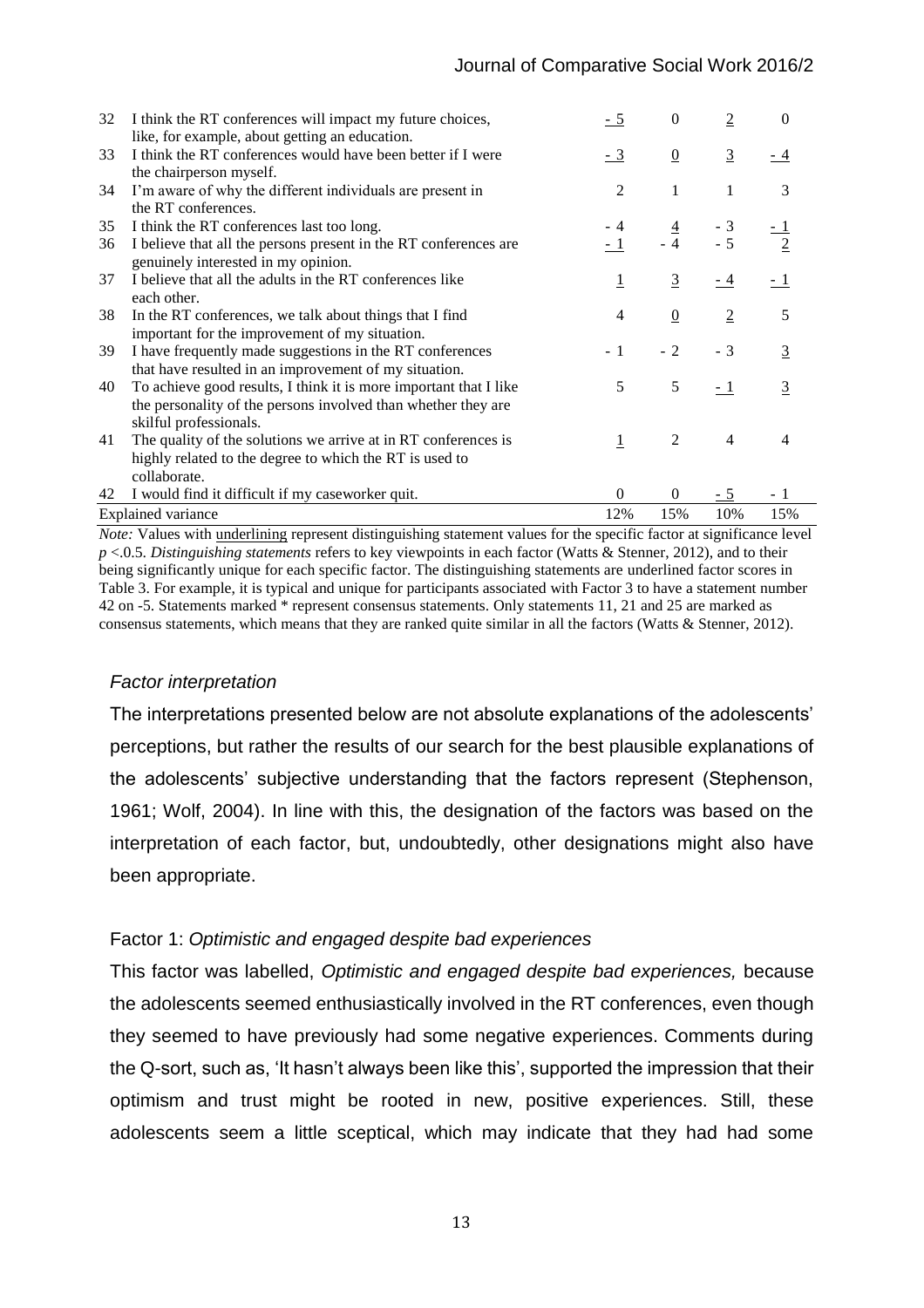previous negative experiences in mind. Eight participants correlated significantly with Factor 1, which explains 12% of the total variance.

The configuration of the statements on Factor 1 may indicate that the adolescents associated with it trusted the professionals' intentions to work for the adolescents' best interests (statement #5/+3). They seem less anxious than other factors that the NCWS would make decisions they would disagree with, though some scepticism may remain (statement #19/-2). They do not seem to worry about the NCWS being difficult to get rid of (statement #8/-3), and they seem inclined to find the atmosphere in the RT conferences to be all right (statement #28+1). These adolescents also seem to find it rather important to preserve the contents in the RT conferences in report documents (statement #17/+3).

The adolescents' loading on Factor 1 gave the impression of their being quite satisfied with the RT conferences concerning meeting place (statement #3/-4), time (statement #25/-1), duration (statement #35/-4), subjects (statement #38/+4) and outcomes for themselves (statement #7/-4). More than any other factor, these adolescents expressed a belief that their parents would like to join the RT conferences (statement #13/+5), but comments during the Q-sort indicated that this was not always the case for all of them. The adolescents did not give the impression that they enjoyed attending the RT conferences (statement #12/+1), although they might have wished that the conferences were held more often (statement #14/-5). Despite the faith that they assumingly had in the RT, they did not get their way very often (statement #18/-2), and they may have had some doubts that all the participants in the RT conferences were really interested in their opinions (statement #36/-1). They seem quite sure that the most important opinions in the RT conferences were their own (statement #1/+4), and they seem to find RT members' personalities an important factor in having good results in RT conferences (statement #40/+5).

#### *Factor 2: Strive to not be defeated by their helpers*

Adolescents' loading on Factor 2 seems to felt run over, worked against, not listened to, and disrespected. They seem to doubt that the RT members intended to work for their best interests (statement #5/-3), and that RT members were interested in their opinions (statement #36/-4). These adolescents do not seem to perceive having had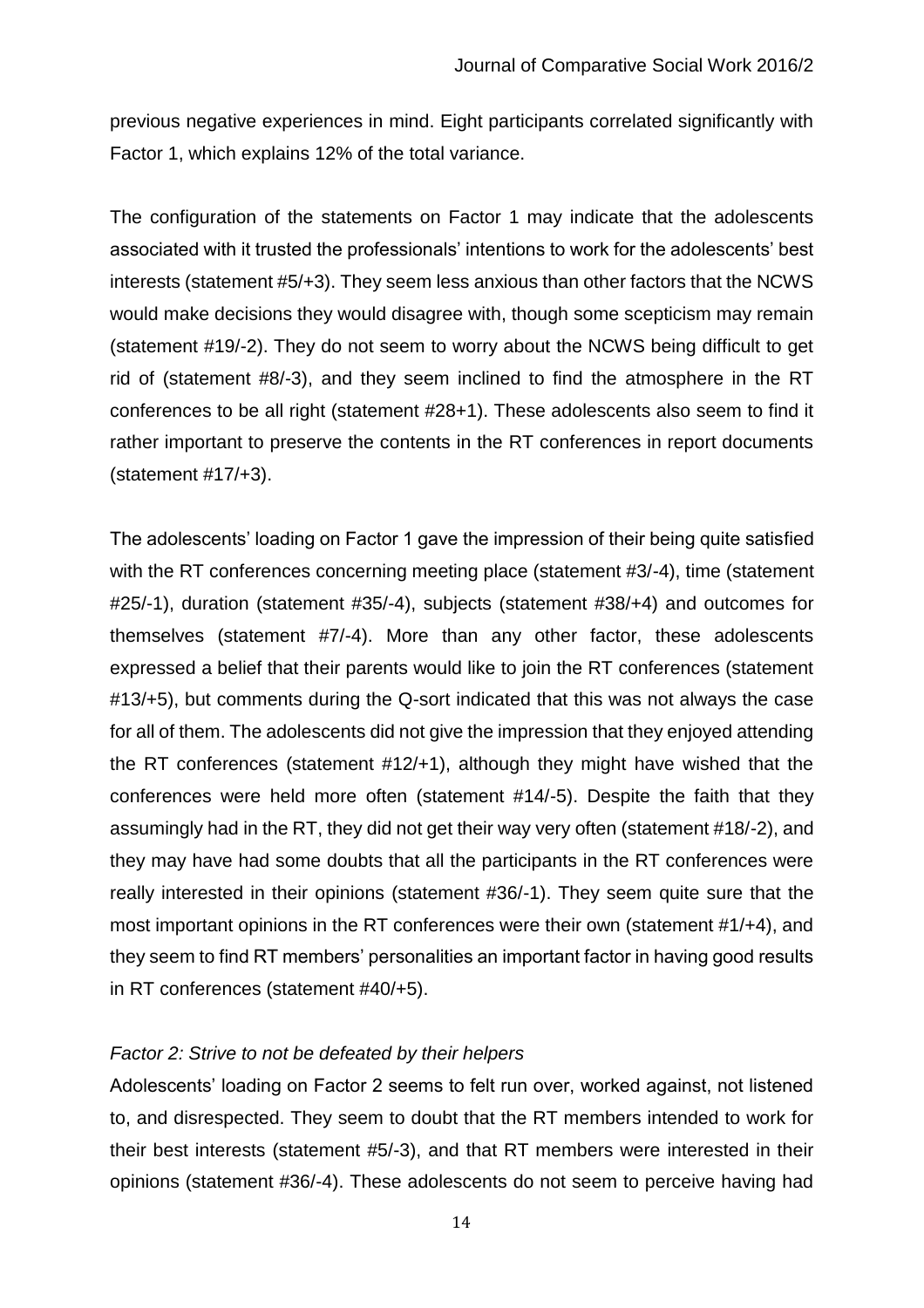a professional speaking for them in the RT conferences (statement #16/-4), and they might not have had a trusting relationship with any of the professional RT members (statement #26/-2). However, they seem to think that the other RT members liked each other (statement #37/-4).

Factor 2 gives the impression that these adolescents perceive that the NCWS is hard to get rid of (statement #8/+4), and that they are afraid of the power of the NCWS (statement #19/+4).

These adolescents expressed negative sentiments about attending the RT conferences (statement #12/-5 and #28/-4), which they seem to think had not been of much help (statement #7/+3 and #9/-3). They do not seem to have found the subjects addressed in the RT conferences highly relevant (statement #38/0). The adolescents expressed the opinion that RT conferences lasted too long (statement #35/+4) and were not particularly appropriate for problem solving (statement #20/-3), and they may have felt that too many people attended them (statement #15/+2). They perceived likely having little influence on decision making (statement #4/-1), and that the decision about whether they would attend RT conferences was not entirely up to them to make (statement #23/-1). Possible indications that these adolescents have a 'fighting spirit' are that they seemed to not comply with RT conference decisions (statement #29/-5), and that they perceived that their experiences constitute information useful to policymakers (statement #11/+3).

## *Factor 3: Battle weary and resigned*

Three participants loaded on Factor 3. They seemed to feel worked against and not listened to. They seemed battle weary and resigned, and possibly more mature than those associated with the other factors. Factor 3 has commonalities with Factor 2, but there are also some evident differences. More than the other factors, these adolescents seemed to fear the power of the NCWS (statement #19/+5) and felt that NCWS was difficult to get rid of (statement #8/+4). Rating statement #42 at -5 may indicate that they would have preferred that their caseworker had quit.

Factor 3 seems to indicate that the adolescents believed that the RT was uninterested in their opinions (statement #36/-5), and that the parents disliked attending the RT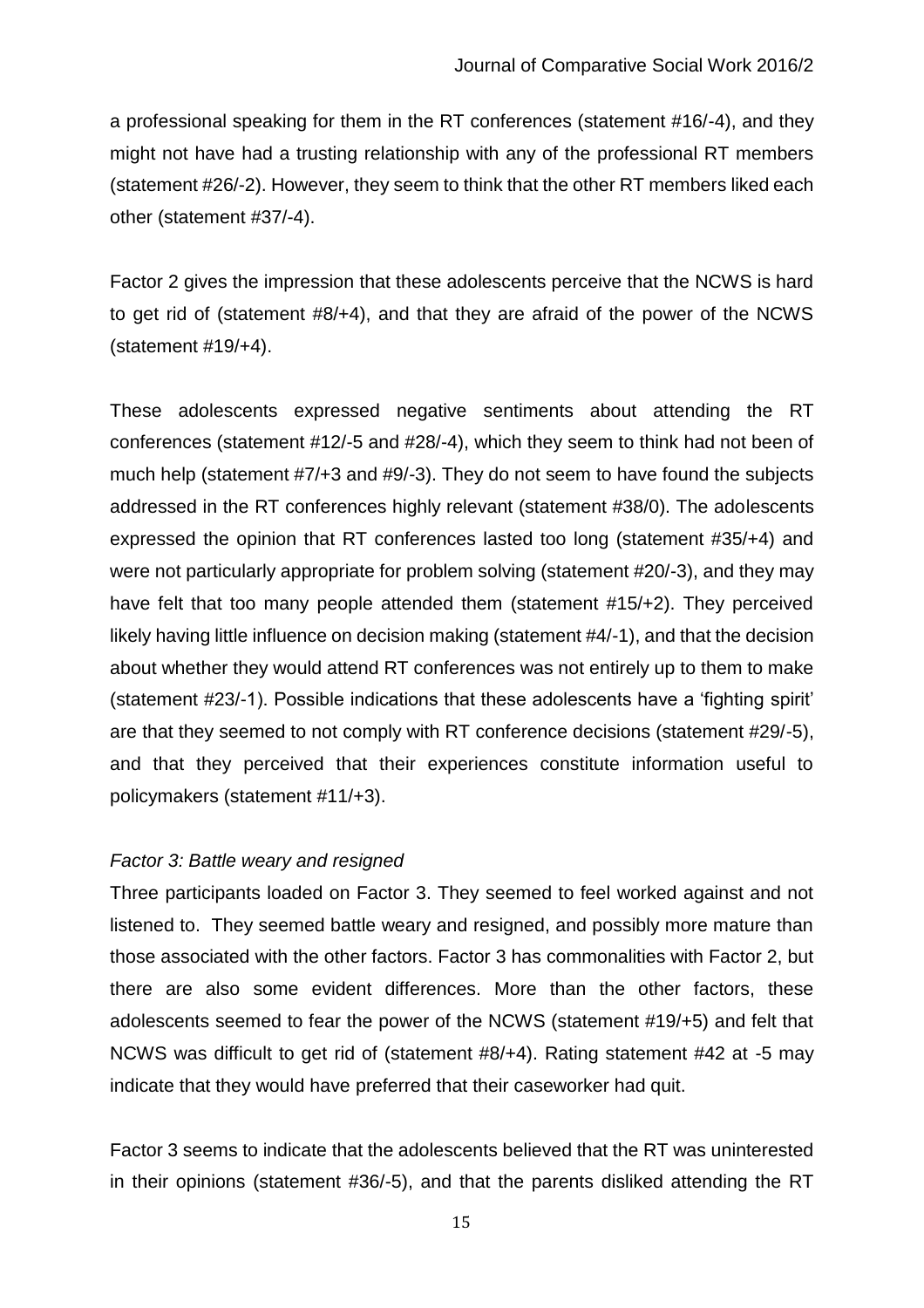conferences (statement #13/-3). They expressed that they frequently disagreed with the RTs (statement #6/+4). These adolescents expressed having had poor experiences when making suggestions that had improved their situations (statement #39/-3), and that they lacked influence on RT composition (statement #2/-4). Placing statement #37 on column -4 indicates that they perceived that the adult RT members liked each other and perhaps that they felt not included in the group solidarity, yet they do not seem to have been very incompliant concerning RT decisions (statement #29/- 1). The ranking of the statement about whether they liked to attend RT conferences (statement #12/1) may indicate carelessness or perhaps the loss of a previous 'fighting spirit'. Factor 3 indicates that the adolescents knew about other adolescents who were in situations similar to themselves (statement #10/+2). At school, they may have felt they were treated somewhat differently than other pupils (statement #30/-1).

Factor 3 seems to imply that the adolescents perceived the chairing of RT conferences to be somewhat important for achieving results (statement #31/+2), but they were not impressed by the chairperson's job (statement #24/-2). More than in the case of any of the other factors, these adolescents seem to imply that RT conferences would have been improved if they themselves had chaired the conferences (statement #33/+3).

Interestingly, these adolescents seem convinced that they had at least one professional on their side who was voicing their concerns (statement #16/+5). However, comments made during the Q-sort, regarding things having changed lately, may imply that these relationships had been established only recently.

## *Factor 4: Content, positive and full of trust*

The configuration of the statements on Factor 4 gives a strong impression that the adolescents loading on it are satisfied, positive and active in the RT, and that they trust their helpers. They seem to perceive that at least one professional voiced their concerns (statement #16/+5) and, to some extent, that they had a trusting relationship with a professional (statement #26/+2).

These adolescents do not seem to doubt their possibilities for participating extensively in the decision-making (statement #4/+4), and to some degree they may have been able to get their way (statement #18/-1). They seem to have often agreed with the RT's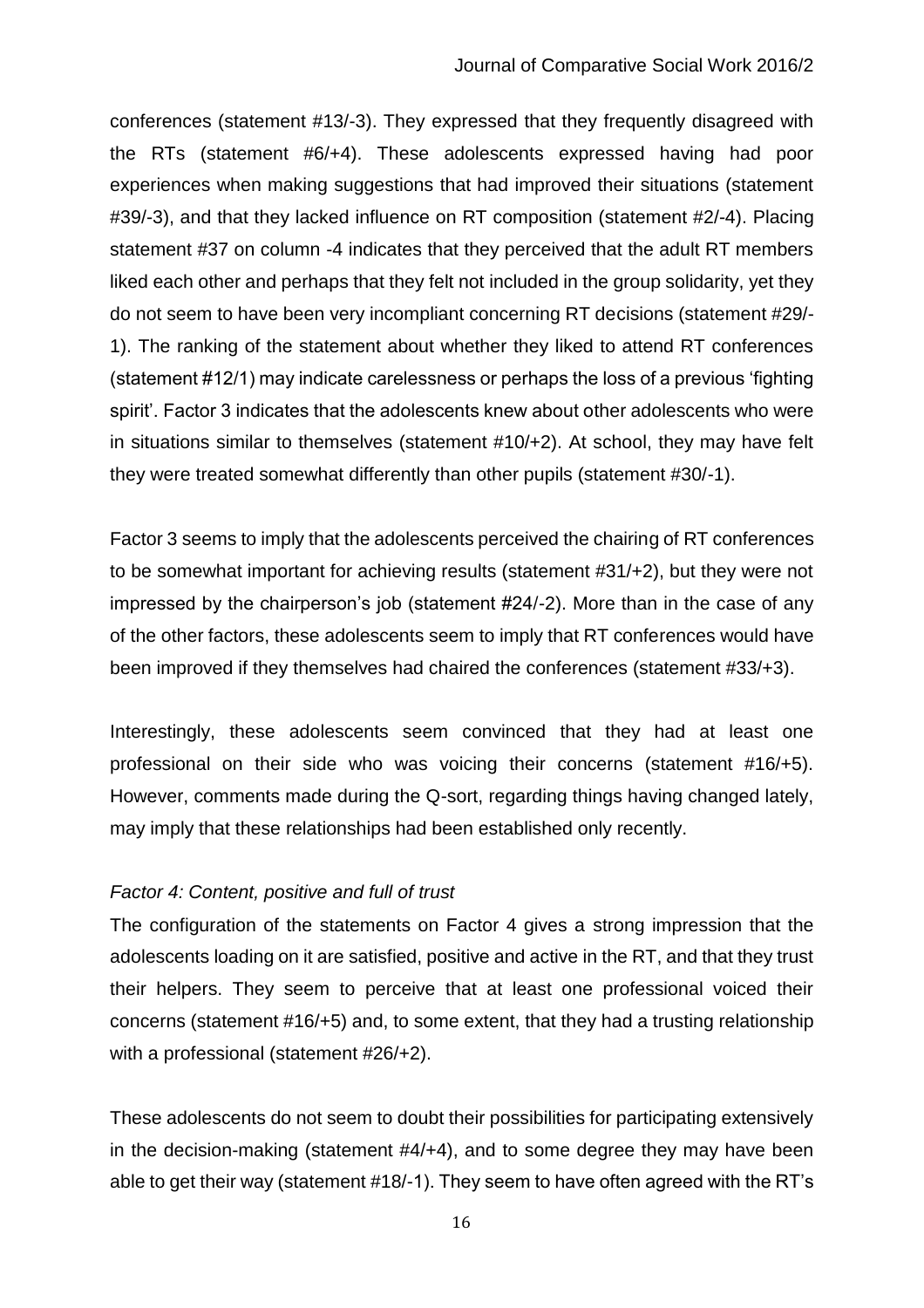decisions (statement #6/-3), and to have felt that their situation improved as result of suggestions they themselves made (statement #39/+3). Less so than in the case of the other factors, these adolescents seem to have protested the RT's decisions, although they did not absolutely comply with them (statement #29/0). More than in the other factors, these adolescents seem to have been involved in the composition of the RT (statement #2/0), and the number of attendees did not seem to particularly bother them (statement #15/-3).

More than the other adolescents, Factor 4 adolescents seem to perceive RT members as having been genuinely interested in their opinions (statement #36/+2), and that these other members were true to client confidentiality (statement #27/+5). They seem to perceive that the subjects in RT conferences were very relevant (statement #38/+5), that RT conferences were appropriate for problem solving (statement #20/+3) and were useful to themselves (statement #7/-5). These adolescents would probably have perceived their current situations worse without the RT conferences (statement #9/+4). They also seemed to have a good understanding of the RT's composition (statement #34/+3), and believe that it would probably have been a bad idea to put an adolescent in the chairperson role (statement #33/-4).

Typically, the adolescents associated with Factor 4 did not seem to know many others in a situation like their own (statement #10/-4), and they probably disliked everyone at school knowing about their situation (statement 22/-2).

## **Discussion**

## *Subjective views of collaboration and participation*

In this article, we have presented some adolescent service users' subjective perspectives about collaboration in RTs. A commonality of two of the perspectives, Factor 1 and Factor 4 (cf. correlation between F1 and F4 was 0.46), is that the adolescents seem to trust the RT and perceive it as useful. Strikingly different from these are the perspectives represented by Factors 2 and 3, both of which reveal perceptions of RT as rather useless. These adolescents seem to distrust the RT, as well as feel disrespected and not listened to.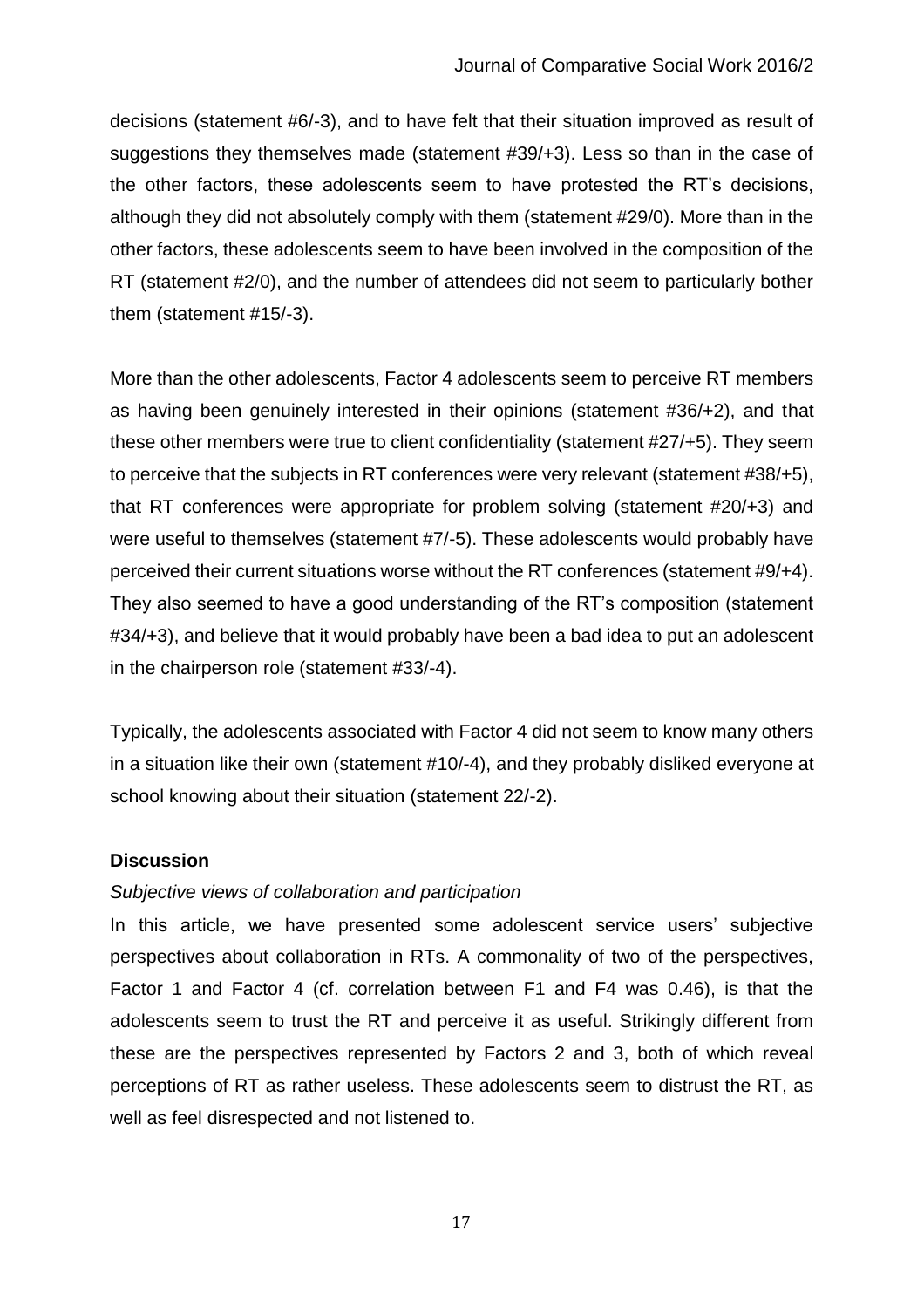The description of these four factors is especially interesting in the RT context, because the findings show that adolescents' subjective views do not necessarily discriminate between collaboration and participation. Could this indicate that adolescents perceive RTs differently from the professionals? Professionals probably participate in RTs because they believe they may be able to contribute knowledge and services that will assist in improving the adolescent users' situations. On the other hand, the adolescents attend because they need help to handle complex difficulties in their personal lives. The findings in this study indicate that whether the adolescents evaluated RTs positively or negatively, they attend RT conferences because their personal lives and future are at issue. Hence, the RT conferences should be more important to the adolescents than to any other RT member, but although all the adolescents in this study attend the RT conferences, the degree to which they involve themselves or are allowed to be involved differs.

For example, the adolescents loading on Factor 4 in particular, but also on Factor 1, seem to find the subjects in the RT conferences to be of personal interest, and they personally appreciate the outcome of the RT's collaboration. The adolescents associated with both of these factors seem to feel heard and supported by professionals whom they trusted in the RT conferences. Referring to Reeves *et al*. (2010) and Green (2013), these positive perceptions may indicate that the RT succeeded in developing a *culture* that adolescents feel a part of and where their inputs are welcome. It is likely that the adolescents' participation constitutes an explicit value in these RTs' cultures. The perspectives represented by Factor 2 and Factor 3 seem based on experiences with RTs that have not succeeded in developing such an adolescent-friendly culture. The shift from working *for* children in need to *collaborating with* them (Ellingsen *et al*., 2014) might have been accomplished to a great extent in the RTs of the adolescents represented by Factors 1 and 4. Accordingly, Factor 2 and Factor 3 may indicate that such a shift was not successfully accomplished in these RTs.

The findings in this study demonstrate that the adolescents perceive their personal difficulties as complex, and that they need help to improve their personal situations. Although some adolescents might even feel that the professional 'help' has been

18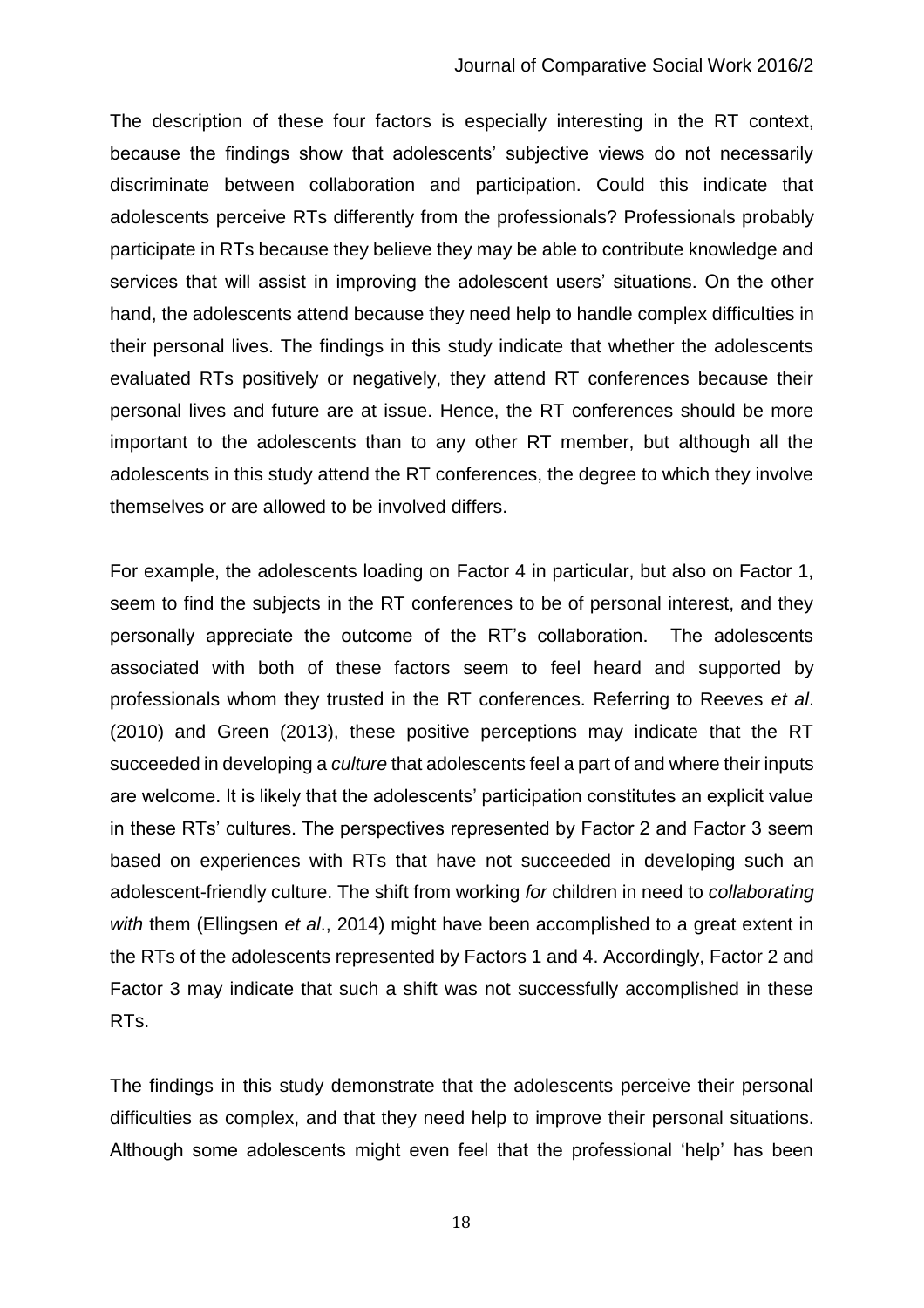forced on them, they still seem willing to participate because the RT is concerned with their personal life and future.

#### *Implications for interprofessional team arrangements*

All four perspectives in this study (Factors 1, 2, 3 and 4) show that power, trust and respect highly affected the adolescent service users' perception of RTs. Accordingly, *power, trust* and *respect* constitute important relational factors that also affect professionals' perception of IPC (Reeves *et al*., 2010). In line with Reeves et al., the adolescent perspectives in this study show that these factors intertwine with many other relational factors in the perception of RTs.

Factor 4, which represents the most content and positive of the adolescents, gives the impression of their having had a relatively powerful position in their RTs and a trusting relationship with at least one professional RT member. Despite the likelihood that these adolescents had the hierarchically lowest status and were the least experienced members of the RTs, they seem to have been involved in decision making to some degree and they did not feel controlled by the RT. This may be an indication that they have been empowered by 'seniors' in their RT, even though *hierarchy,* which is a factor closely related to power, involves a risk of 'seniors' disempowering 'juniors' (Green, 2013; Reeves *et al*., 2010). Furthermore, hierarchy may also have positively affected the adolescents represented by Factor 1. They seem to trust and be unafraid of the professionals' power, though they may not perceive themselves as having had much influence in the RT yet. Factors 2 and 3 represent the adolescents who express themselves most negatively about RT. They perceive having had very little influence in the RT and their levels of trust seem very low.

Adolescents' perceptions of being recognized convey the presence of mutual respect, which is important for the development of trust (Reeves *et al*., 2010). This seems to have happened with Factor 4 and, to some degree, with Factor 1. In contrast, adolescents related to Factors 2 and 3 do not give any impression of feeling recognized by the RT. Rather, they seem to perceive a mutual disrespect.

Factor 2 and Factor 3 may perceive powerlessness in the RT, but according to Bolin (2015) children are not powerless in IPC conferences. She suggests that children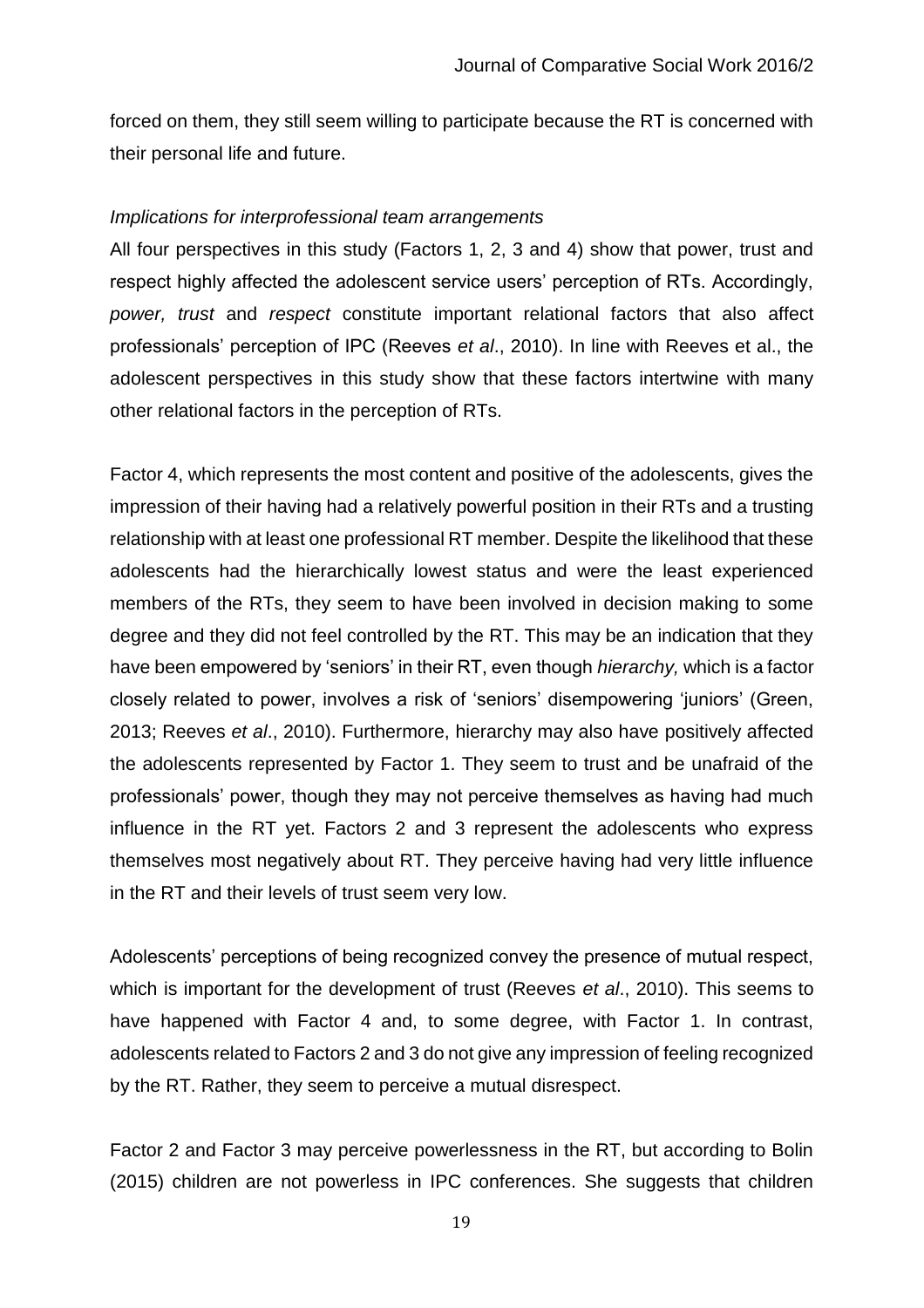exercise power in ways such as refusing to attend meetings if they do not get their way (Bolin, 2015). The indication of a 'fighting spirit' found in Factor 2 may be understood as being in line with adolescents' expression of agency as described by Bolin (2015). However, this kind of power is not based on recognition and respect from the other members, but instead indicates an exercise of power for resistance (Foucault, 1978). Most likely, such power will not foster positivity and perceptions of recognition, trust and respect.

The great differences in how adolescents perceive RTs may indicate that the *political*  will to provide interprofessional collaborative service is not sufficient; quidance also needs to be provided, instead of leaving it up to each RT to find out how to involve the adolescent (Green, 2014; Reeves *et al*., 2010). Nonetheless, it is ultimately the individual RT member who has the power to decide whether the collaboration is going to happen. RTs may be established and RT conferences may be accomplished, but it is up to the individual RT member to engage or not. In other words, well-functioning RTs cannot be enforced from above. They must be rooted in the different professionals', as well as the adolescents', *willingness* to engage. According to Reeves and colleagues, professionals' resistance to IPC may be deeply anchored in their early professional socialization processes. This may be an argument for including both IPC and service user involvement early in the educational trajectory for all health and social professions.

The fact that several studies focus on professionals' evaluations of IPC, while adolescent service users' perceptions are hardly represented, raises the question of a definition of power. Who should be entitled to determine whether an IPC team has succeeded in contributing to improvement in an adolescent's situation or whether an RT has been successful or not? As we understand it, adolescent service users' views should be emphasized in such evaluations. Accordingly, they should be more involved in IPC research.

The findings in this study support Sæbjørnsen and Willumsen's (2015) contention that affording adolescents a high degree of participant power (Omre & Schjelderup, 2009) and trust seems to have the potential to strengthen their sense of engagement, positivity and perceptions of RTs' usefulness. Interestingly, adolescents in this study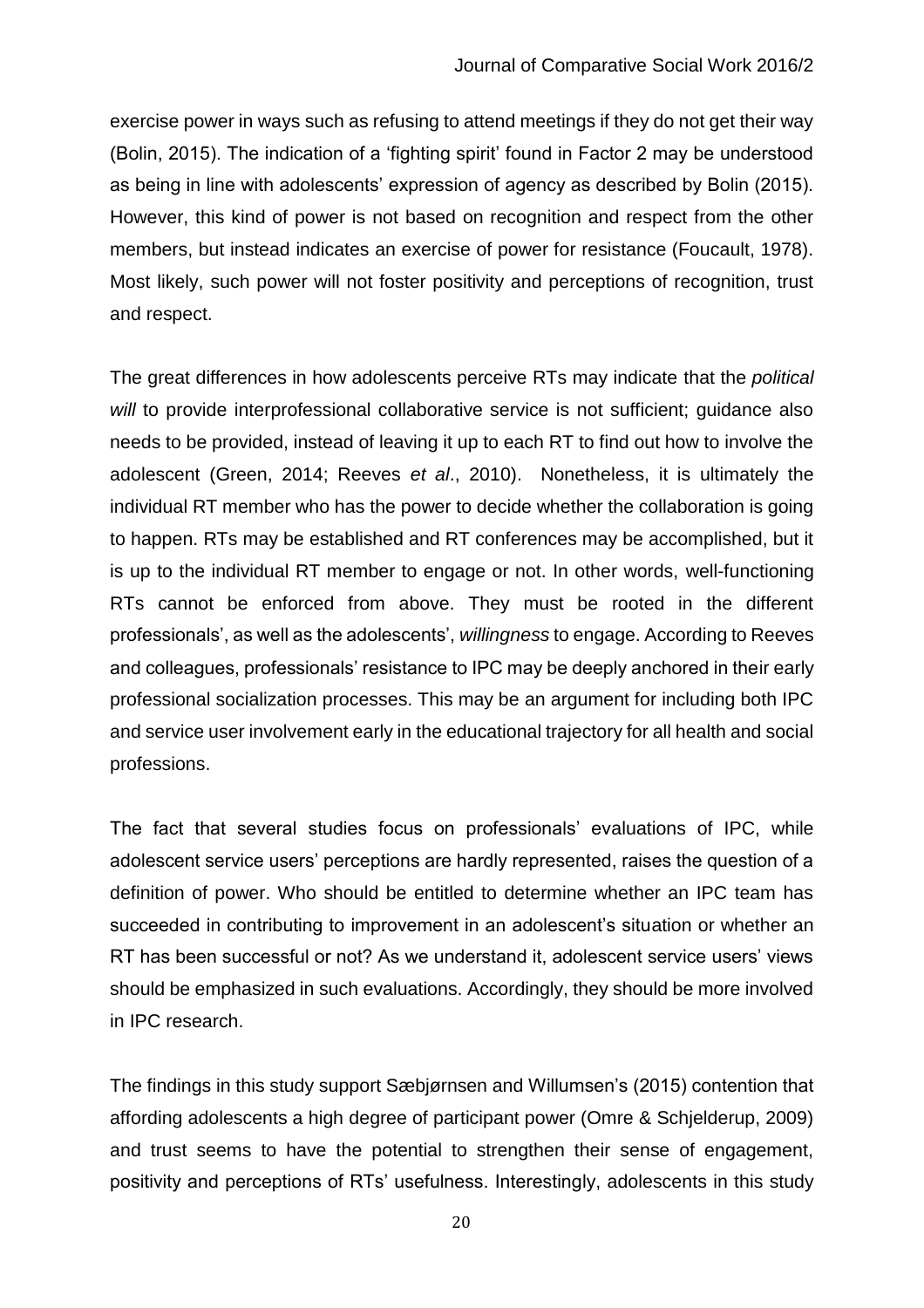seem to perceive RTs as useful when they are characterized by successful IPC and service user participation. In line with the aims of RTs, successful RTs seem to have the potential to improve adolescents' complex and difficult situations. In contrast, halfhearted efforts to develop trust and share power among RT members, as Factor 2 and Factor 3 illuminate, render the RT useless and just a waste of time. Therefore, we suggest that whole-heartedness in power sharing, as well as in the development of mutual trust and respect, should be pursued in RTs.

## **Limitations of the study**

The limitations of this study are connected to the aim of Q, which is to explore patterns of subjectivity. In line with many other research methods, Q does not intend to develop general knowledge about a population. Therefore, that this study did not generate knowledge necessarily prevails regarding all adolescent service users of RTs. Rather, it brings clarity and adds new dimensions to issues that other methods may have difficulty uncovering (Donner, 2001).

As with all human undertakings and data interpretation, this study may involve biases caused by the authors' pre-conceptions (Lykkeslet & Gjengedal, 2007). Hoping to counteract such biases, we have thoroughly discussed the results several times and involved research colleagues in these discussions.

Although the adolescent participants in this Q study were only asked to relate to the statements produced by other adolescents, and not to contested concepts such as collaboration and culture, a conceptual discussion could have been an interesting addition in this study. It would also have been interesting to involve adolescent service users in such a discussion.

## **Concluding remarks**

How adolescents subjectively view their experiences with RTs has been explored in this Q study, and the results have raised important questions about the significance of listening to young peoples' experiences with collaboration in interprofessional team arrangements. The purpose of RTs will always be to contribute good quality, coordinated services for children and young people in vulnerable positions. Within this landscape, the children or adolescents themselves are important co-actors.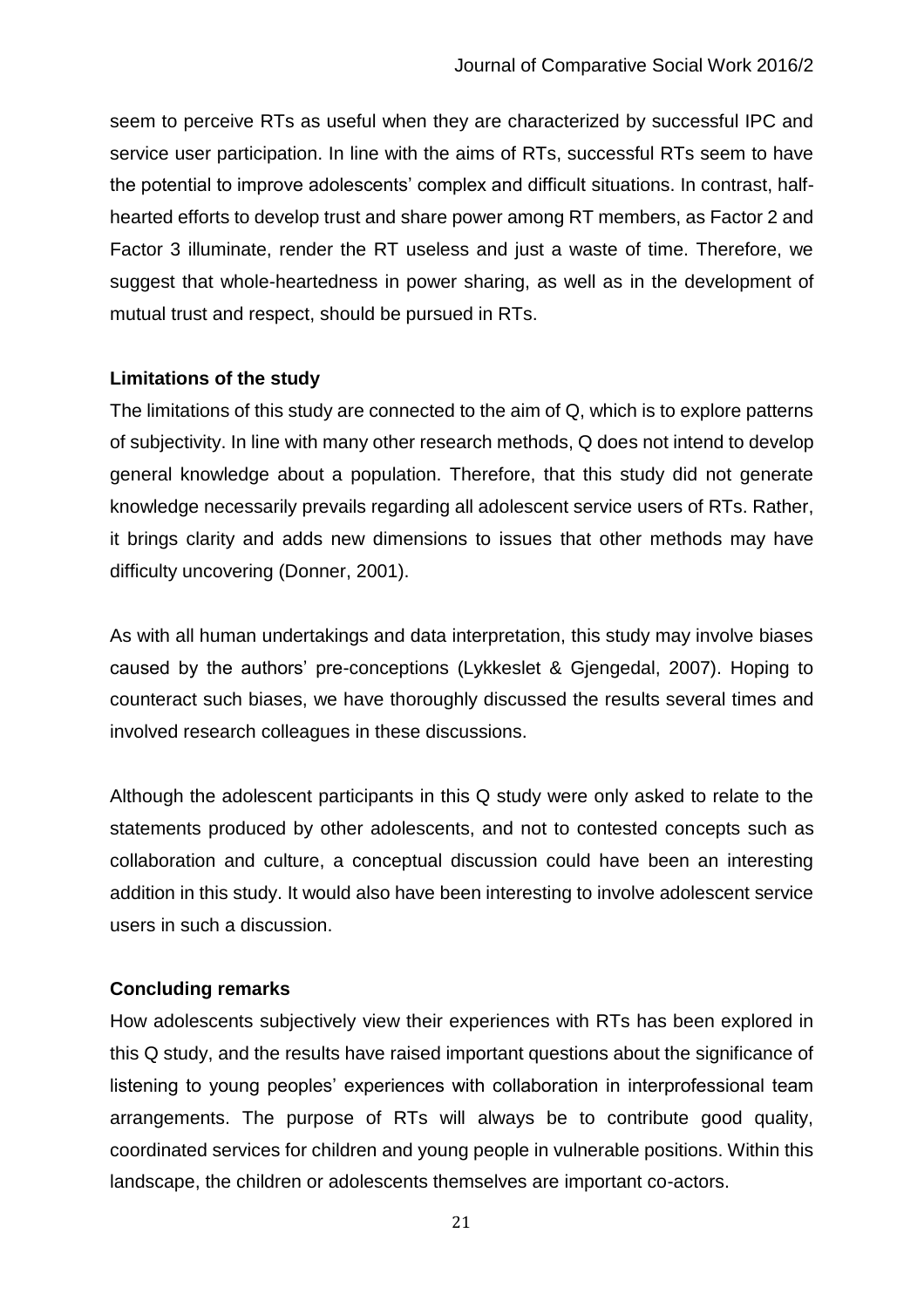Key findings in this study indicate that adolescents tend to find RTs useful in improving their situations if they feel welcome and if successful IPC, in addition to achieving a successful service user participation. The primary conditions for achieving these outcomes seem to be benevolence towards the adolescent, a balance of power and a mutual trust and respect among the RT members.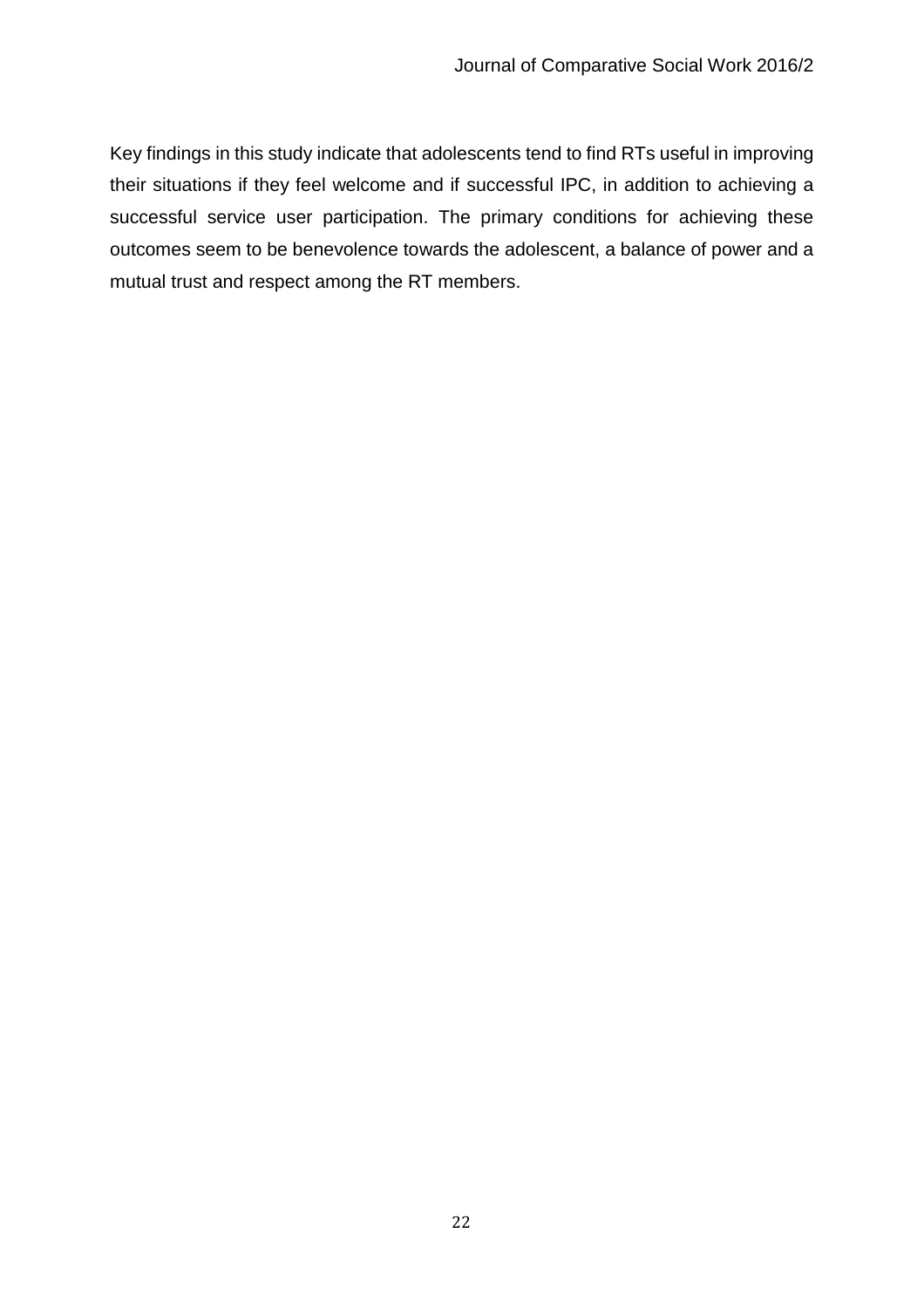#### **References**

- Bolin, A. (2014). Children's agency in interprofessional collaborative meetings in child welfare work. *Child & Family Social Work*. doi: 10.1111/cfs.12167.
- Bolin, A. (2015). Children's agency in interprofessional collaboration. *Nordic Social Work Research*, *5*(1), 50-66.
- Brown, S. (1980). *Political subjectivity: applications of Q methodology in political science.* New Haven: Yale University Press.
- Brown, S. (1991/1992). A Q methodological tutorial*.* Retrieved from http://facstaff.uww.edu/cottlec/QArchive/Primer1.html
- Brown, K., & White, K. (2006). *Exploring the Evidence Base for Integrated Children's Services.* Scottish Executive Education Department, Edinburgh.
- Child Welfare Act, 17. June 1992, no. 100 [Barnevernloven in Norwegian].
- Cooper, H., & Spencer-Dawe, E. (2006). Involving service users in interprofessional education: Narrowing the gap between theory and practice. *Journal of Interprofessional Care*, *20*(6), 603-617.
- Cooper, M., Evans, Y., & Pybis, J. (2016). Interagency collaboration in children and young people's mental health: A systematic review of outcomes, facilitating factors and inhibiting factors. *Child: Care, Health and Development*, doi: 10.1111/cch.12322.
- Donner, J. C. (2001). Using Q-sorts in participatory processes: An introduction to the methodology. In R. A. Krueger, M. A. Casey, J. Donner, S. Kirsch, & J. N. Maack (Eds.), *Social analysis: Selected tools and techniques* (paper number 36)*.* Washington D.C.: Social Development Department, The World Bank.
- Ellingsen, I. T., Schjelderup, L., & Omre, C. (2014). Barn og unges medvirkning i barnevernet [Children and young people's participation in the child welfare]. In I. T. Ellingsen & R. Østerhaug (Eds.), *Barnevernets brennpunkt. Bestlutningsgrunnlag og beslutninger [The child welfare's fire point. Decision basis and decisions]* (pp. 115-136) *.*Oslo: Universitetsforlaget.
- Ellingsen, I. T., Shemmings, D., & Størksen, I. (2011). The concept of 'family' among Norwegian adolescents in long-term foster care. *Child and Adolescent Social Work Journal*, *28*(4), 301-318.

Foucault, M. (1978). The history of sexuality [translated by Robert Hurley], Vol. I. New York: Pantheon.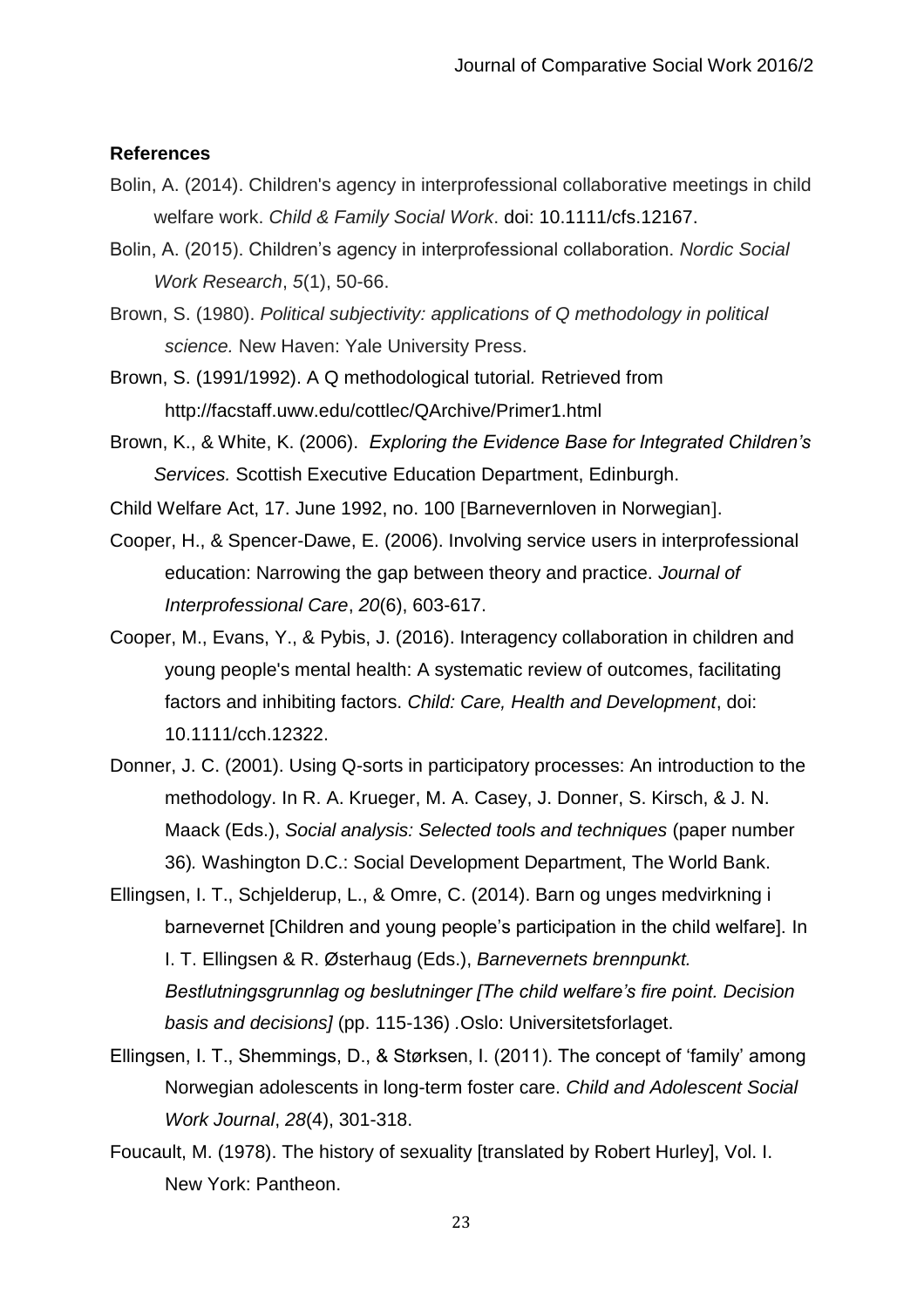Fylkesmannen I Sogn og Fjordane [County Administration in Sogn and Fjordane]. *Referat frå ansvarsgruppemøte.* [*Minutes of responsibility group meetings*]. Retrieved 11 December 2015 from: https://www.fylkesmannen.no/Sogn-og-Fjordane/Barn-og-foreldre/Barnevern/Referat-fra-ansvarsgruppemote/

- Garstka, T. A., Lieberman, A., Biggs, J., Thompson, B., & Levy, M. M. (2014). Barriers to cross-systems collaboration in child welfare, education, and the courts: Supporting education well-being of youth in care through systems change. *Journal of Public Child Welfare*, *8*(2), 190-211. doi: 10.1080/15548732.2014.888697.
- Green, C. (2013). Relative distancing: A grounded theory of how learners negotiate the interprofessional. *Journal of Interprofessional Care,* 27(1), 34-42.doi: 10.3109/13561820.2012.720313.
- Green, C. (2014). The making of the interprofessional arena in the United Kingdom: A social and political history. *Journal of Interprofessional Care*, *28*(2): 116-122. doi: 10.3109/13561820.2013.867840.
- Harris, A., & Allen, T. (2011). Young people's views of multi-agency working. *British Educational Research Journal,* 37(3), 405-419. doi: 10.1080/01411921003692876.
- Hesjedal, E., Hetland, H., & Iversen, A. C. (2015). Interprofessional collaboration: Self-reported successful collaboration by teachers and social workers in multidisciplinary teams. *Child & Family Social Work*, *20*, 437–445. doi: 10.1111/cfs.12093.
- Lykkeslet, E., & Gjengedal, E. (2007). Methodological problems associated with practice-close research. *Qualitative Health Research, 17* (5), 699-704.

McKeown, B., & Thomas, D. (1988). Q methodology. Iowa: Sage University Paper.

- Munro, B. H. (1997). Statistical Methods for health care research 3rd edition. New York: Lippincott.
- Norwegian Ministry of Children and Equality (2009). *Det du gjør – gjør det helt. Bedre samordning av tjenester for utsatte barn og unge [What you do – do it wholly. Better coordination of services for vulnerable children and young people].*  NOU 2009:22. Oslo: Barne og likestillingsdepartementet.
- Oliver, C., Mooney, A., & Statham, J. (2010). *Integrated working: A review of the evidence.* London: Institute of Education.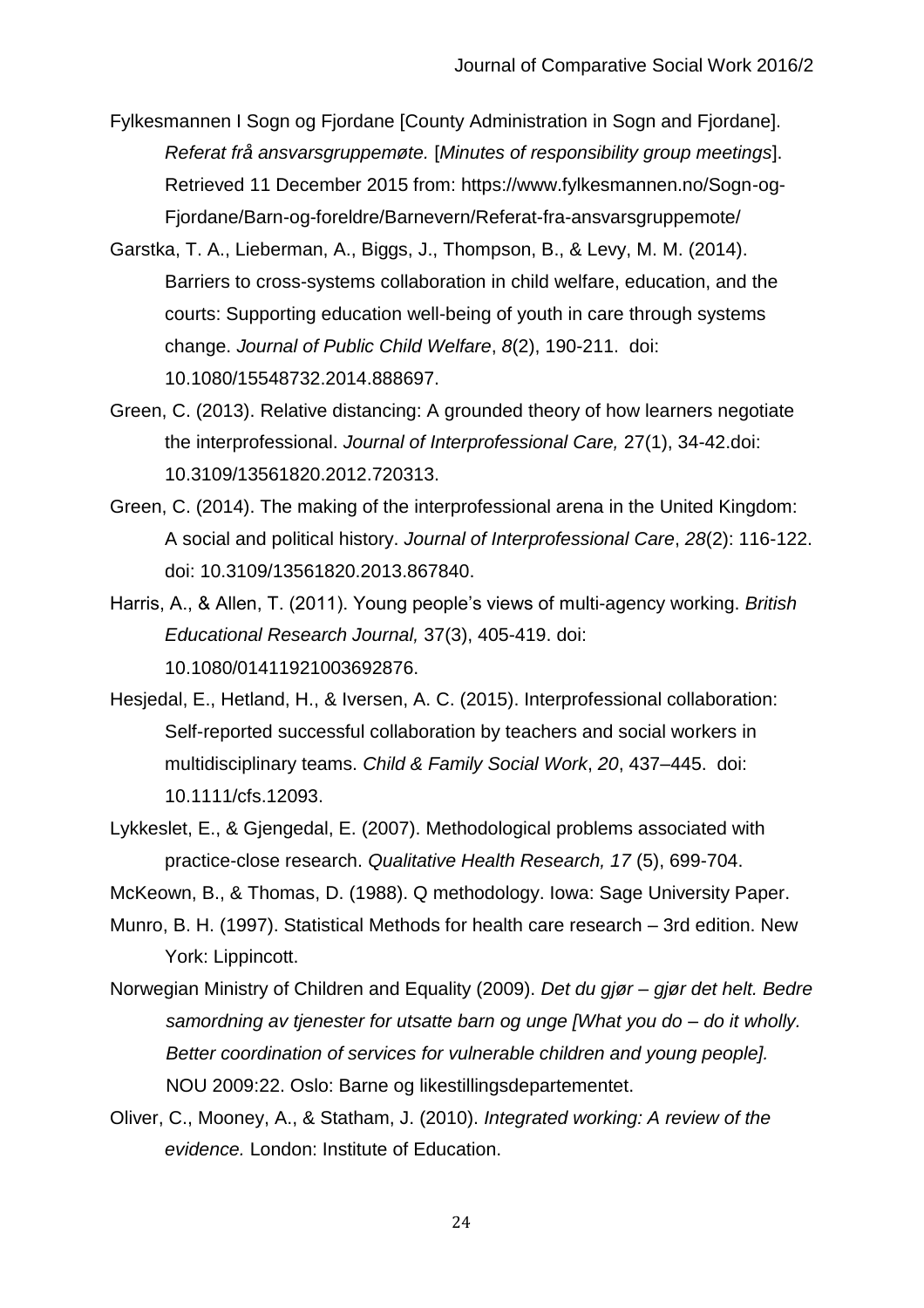O'Reilly, M., Vostanis, P., Taylor, H., Day, C., Street, C., & Wolpert, M. (2013). Service user perspectives of multiagency working: A qualitative study with children with educational and mental health difficulties and their parents. *Child and Adolescent Mental Health, 18*, 202-209. doi:10.1111/j.1475- 3588.2012.00674.x.

Reeves, S., Lewin, S., Espin, S., & Zwarenstein, M. (2010). *Interprofessional teamwork for health and social care.* Oxford: Blackwell Publishing Ltd and CAIPE.

Schmolck, P. (2002). *PQMethod*. Retrieved 26 March 2012 from www.lrz.de/-schmolck/qmethod/

- Shaw, S. (2008). More than a dollop of cortex: Patients' experiences of interprofessional care at an urban family health centre. *Journal of Interprofessional Care, 22*(3), 229-237.
- Shemmings, D. (2006). Quantifying qualitative data: An illustrative example of the use of Q methodology in psychological research. *Qualitative Research inPsychology, 3,* 147-165.
- Sitzia, J., Cotterell, P., & Richardson, A. (2006). Interprofessional collaboration with service users in the development of cancer services: The cancer partnership project. *Journal of Interprofessional Care, 20*(1), 60-74.
- Skivenes, M., & Willumsen, E. (2005). Brukermedvirkning i barnevernets ansvarsgrupper [Service user involvement in the child welfare's responsibility groups]. In E. Willumsen (Ed.), *Brukernes Medvirkning! [The service users' involvement!]* (pp. 94 –111). Oslo: Universitetsforlaget.
- Stainton Rogers, R. (1995). 'Q methodology', in J. A. Smith, R. Harré, & L. Van Langenhove (Eds.), *Rethinking methods in psychology* (pp. 178-192)*.* London: Sage.

Stephenson, W. (1936). The inverted factor technique. *British Journal of Psychology, 26* (4), 344-61.

Stephenson, W. (1961). Scientific creed – 1961, *The Psychological Record, 11*, 1-25. Sæbjørnsen, S. E. N., & Willumsen, E. (2015). Service user participation in interprofessional teams in child welfare in Norway: Vulnerable adolescents' perceptions. *Child & Family Social Work.* doi: 10.1111/cfs.12242.